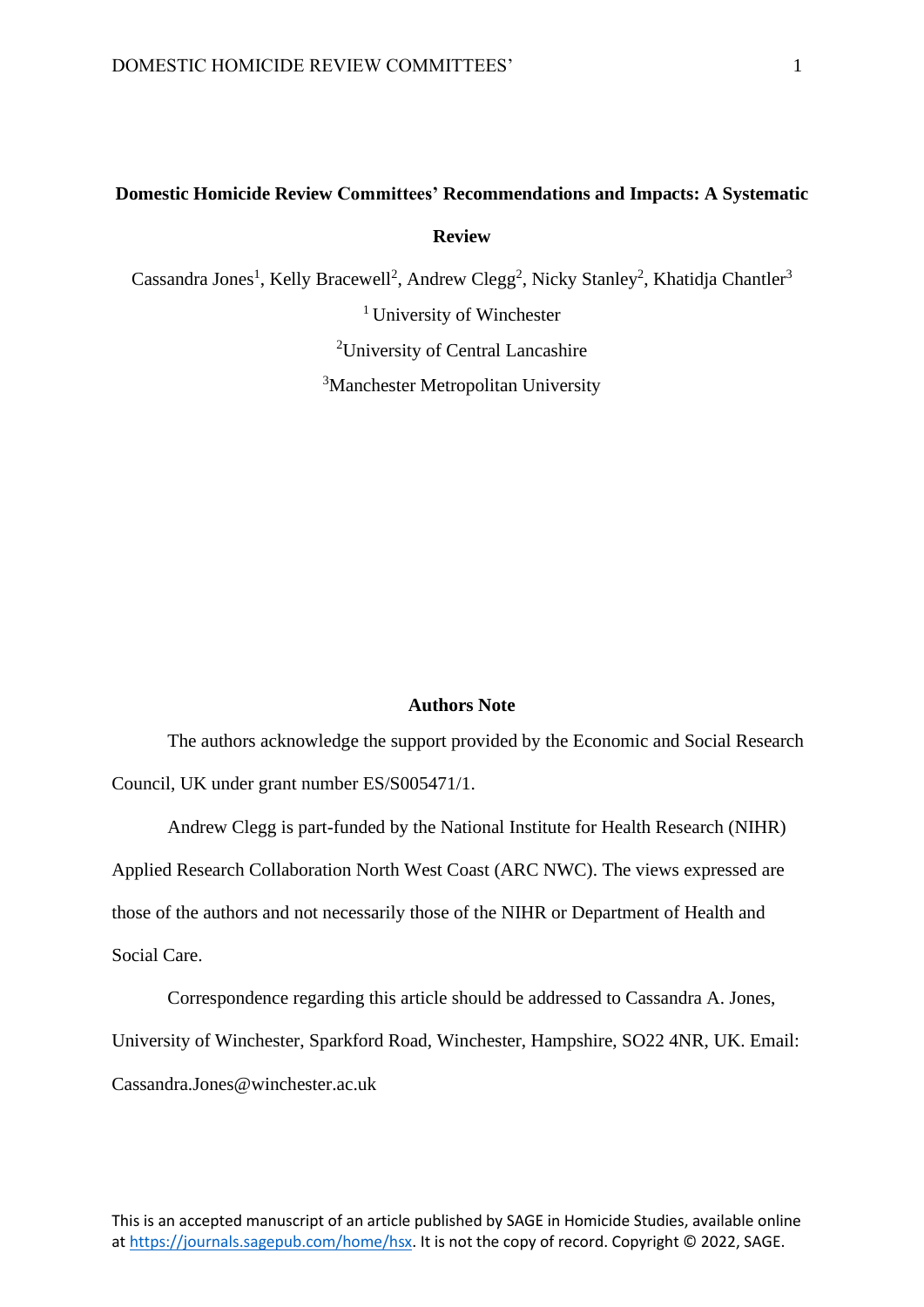#### **Abstract**

Domestic Violence Fatality Reviews/ Domestic Homicide Reviews (DVFRs/DHRs) are multi-agency reviews aimed at reducing domestic homicides. This study systematically reviews research that examines DVFR/DHR recommendations, impact of these recommendations and proposals for improving DVFR/DHR processes. A narrative synthesis was adopted due to the diversity of the 11 studies reviewed. Themes identified from recommendations included: training and awareness; service provision and coordination; and recommendations for children. Regarding DVFR/DHR processes, standardisation, diverse teams and additional resources were highlighted. There was little evidence of whether DVFR/DHR recommendations were implemented. Findings can strengthen DVFR/DHR operationalisation and impacts.

*Key words*: Domestic Homicide Reviews; Domestic Violence Fatality Reviews; domestic abuse training; interagency working; domestic homicide prevention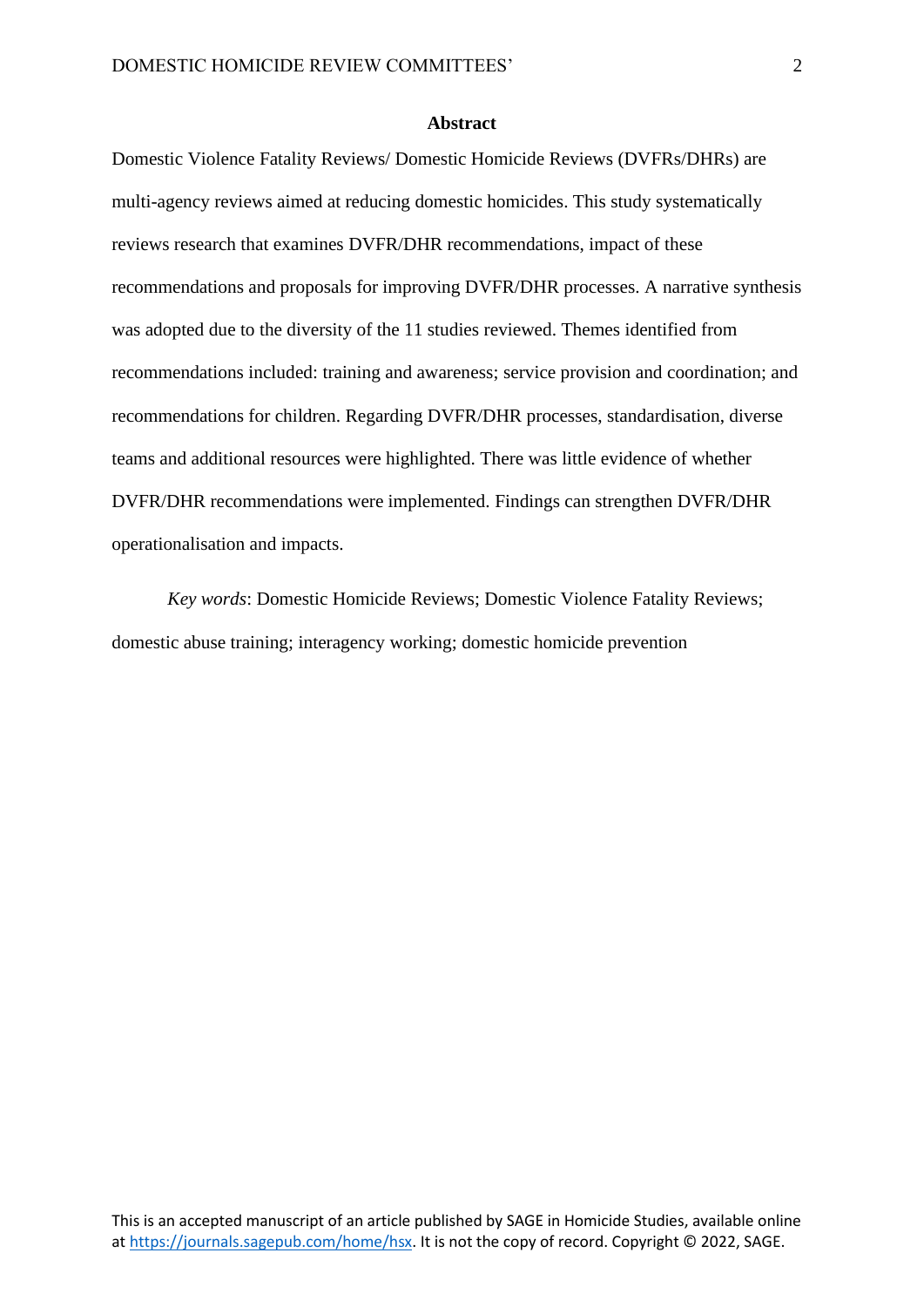# **Domestic Homicide Review Committees' Recommendations and Impacts: A Systematic Review**

Despite increasing awareness of, and efforts to prevent, domestic violence-related homicides, deaths from intimate partner or other family related homicide have increased worldwide. Globally domestic homicides have risen from an estimated 48,000 to 50,000 annually between 2012 and 2017 (UNODC, 2019) with further increases anticipated due to continuing austerity and restrictions from the global COVID-19 pandemic (Grierson, 2020a; Rahim, 2019; WHO, 2020). Women continue to be the victims in most cases (82% for intimate partner homicides; UNDOC, 2019; UN Women, 2020). However, these are likely to be an underestimate (Campbell et al., 2007; UNODC, 2019).

An initiative that has been implemented in several jurisdictions, which may offer long-term benefit, is the domestic homicide review (Bugeja et al., 2015). Described as domestic homicide reviews in England and Wales, these are known as Domestic Violence Fatality Review Teams (DVFRT) in the US and Domestic/Family Death Review panels/committees in Australia, New Zealand and Canada (D/FVDR). We use the term DVFR/DHR throughout this paper. Instituted in the USA in 1990, DVFR/DHRs have subsequently been adopted both by federal and national governments (Pow et al., 2015; Websdale, 1999). These multi-agency reviews undertaken following a domestic homicide aim to identify lessons to be learned, develop services and prevent future domestic homicides (Benbow et al., 2016; Bugeja et al., 2013; Websdale, 1999). They offer, as part of a public health approach to domestic violence and abuse (DVA), the opportunity for systemic and structural changes, as well as increased public awareness, particularly in the local areas where the domestic homicide occurred, although they have utility beyond the local context. Although domestic violence review teams in different countries vary in their governance and operation (Bugeja et al., 2015; Pow et al., 2015), sufficient commonality exists to gain an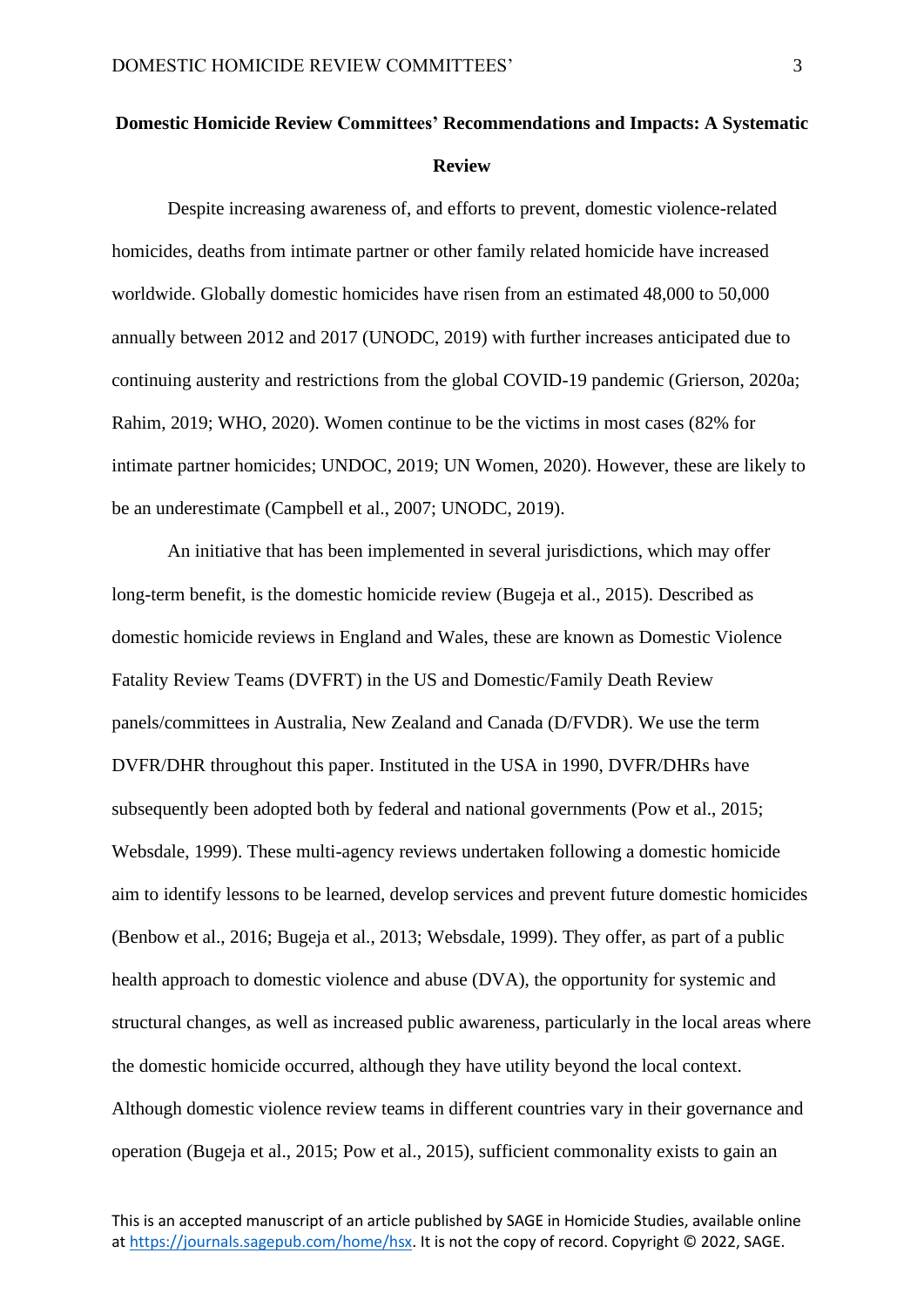understanding of the approaches taken and learning generated. Previous reviews have focused on factors thought to influence domestic homicides and on comparisons of core elements of different DVFR/DHR processes (Bugeja et al., 2015; Campbell et al., 2007). This systematic review builds on this work but focuses on analysing i) the types of recommendations made by DVFR/DHRs to improve policy and practice, ii) the impact of these recommendations and iii) recommendations to improve DVFR/DHR processes themselves.

#### **Context of Domestic Homicide Fatality Reviews / Domestic Homicide Reviews**

Several high-income countries, including the United States, Canada, Australia, New Zealand, Portugal, and England and Wales, now hold multi-agency reviews following a domestic homicide. More recently, South Africa has been considering developing domestic violence homicide review processes (Dawson et al., 2017) and such a process is also under development in North Ireland and Scotland. Importantly, these reviews aim to avoid blaming individual practitioners, but rather identify ways in which systems can better respond to DVA victims and perpetrators.

Bugeja et al.'s systematic review (2015) used Google to identify 25 national and state jurisdictions implementing DVFRS/DHRs. They found considerable variation in the composition and funding of review teams, definitions of domestic violence homicides, case identification and selection, ethical considerations, and family and friends' involvement in DVFR/DHRs (see also Dawson, 2017).

#### **Remit and Membership of Review Teams**

Membership of review teams can include health professionals, criminal justice professionals, emergency services, social workers, DVA service providers and sometimes family members, friends, the perpetrator or survivor representatives. Some states in the US and Australia include representatives from the Medical Examiners or Coroner's Office (Albright et al., 2013). The formality of review teams also varies. In England and Wales,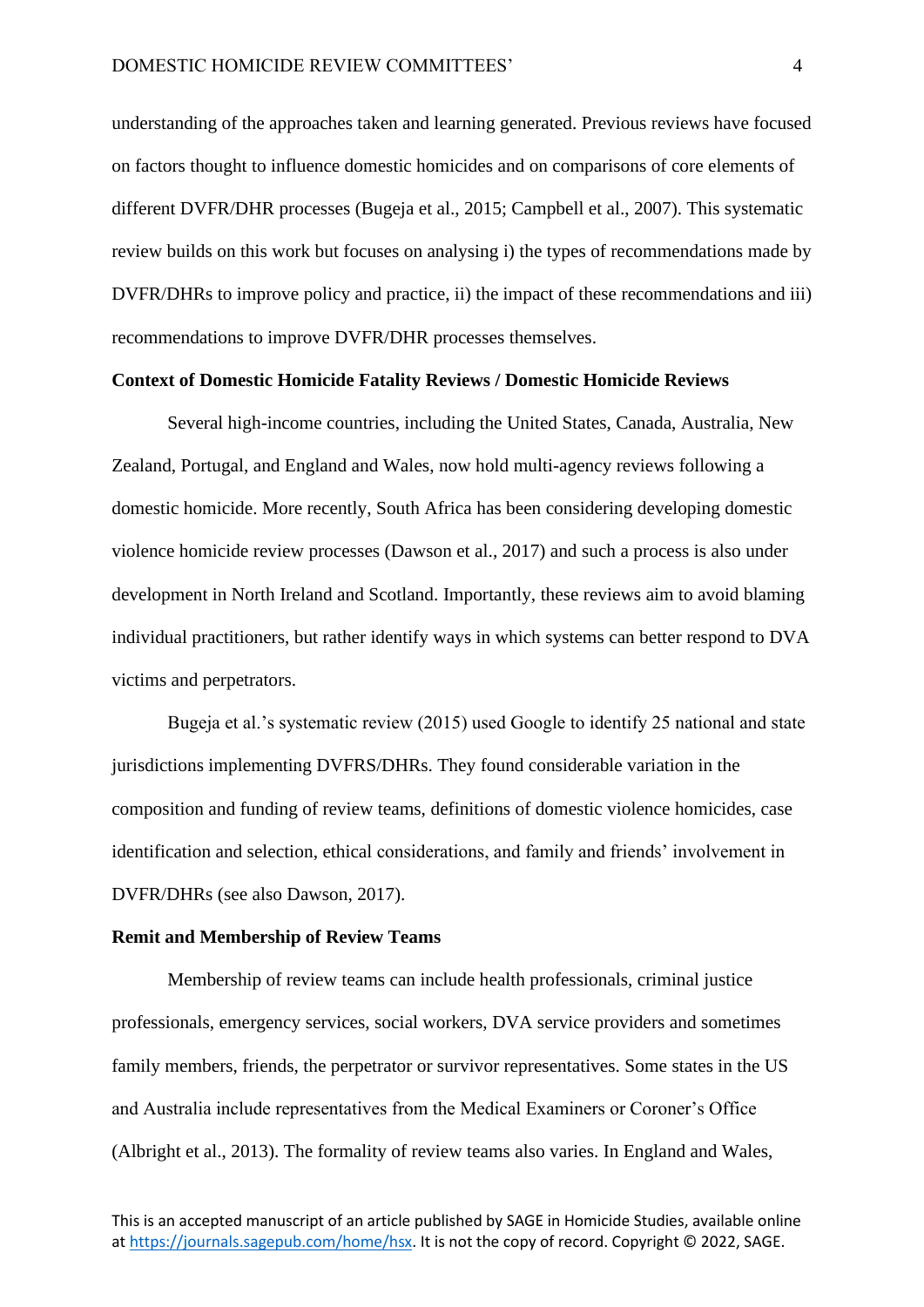homicide review panels are convened anew for every review so that representatives of relevant local services can be involved while trained chairs are independent and bring expertise to the process. In the US, Canada and Australia, some teams have an established membership occasionally inviting other professionals to share expertise for the review of a specific or complex case (Jaffe et al., 2013; Albright et al., 2013). There are also differences between team membership in neighbouring jurisdictions within each country. The lack of consistency in processes has also been linked to limited funding (Reif & Jaffe, 2019; Jaffe et al., 2013; Albright et al., 2015). Many teams in the US and Canada have previously been found to operate on a voluntary basis without funding (Jaffe & Juodis, 2006; Albright et al., 2015), particularly for smaller committees with lower numbers of homicides. (Jaffe et al., 2013).

Variations in funding for DVFRs/DHRs affect the numbers of cases selected for review, processes used and may result in difficulties in conducting reviews systematically (Reif & Jaffe, 2019; Jaffe et al., 2013; Websdale, 2003;). Resources and legal complications are also cited as restricting the number of reviews in the US (Websdale et al., 2017). Similarly, the definitions of domestic homicide used (and therefore which cases are selected for review) vary. Whilst definitions in Canada and the US are not uniform across states, more commonly, the focus of DVFR/DHR teams is on intimate partner homicide only (Dawson et al., 2017; Websdale, 2020). Domestic homicide reviews in England and Wales also cover familial violence between those aged over 16 as mandated by statute. A broader definition of domestic homicide allows for exploration of the specificities of this type of domestic homicide as well as its overlaps with intimate partner homicide (Tolmie et al., 2017).

More recently, activists and family members in the US, England and Wales, Canada and Australia have called for the inclusion of suicides by victims of domestic violence and abuse (DVA) in domestic homicide reviews and several jurisdictions have the scope to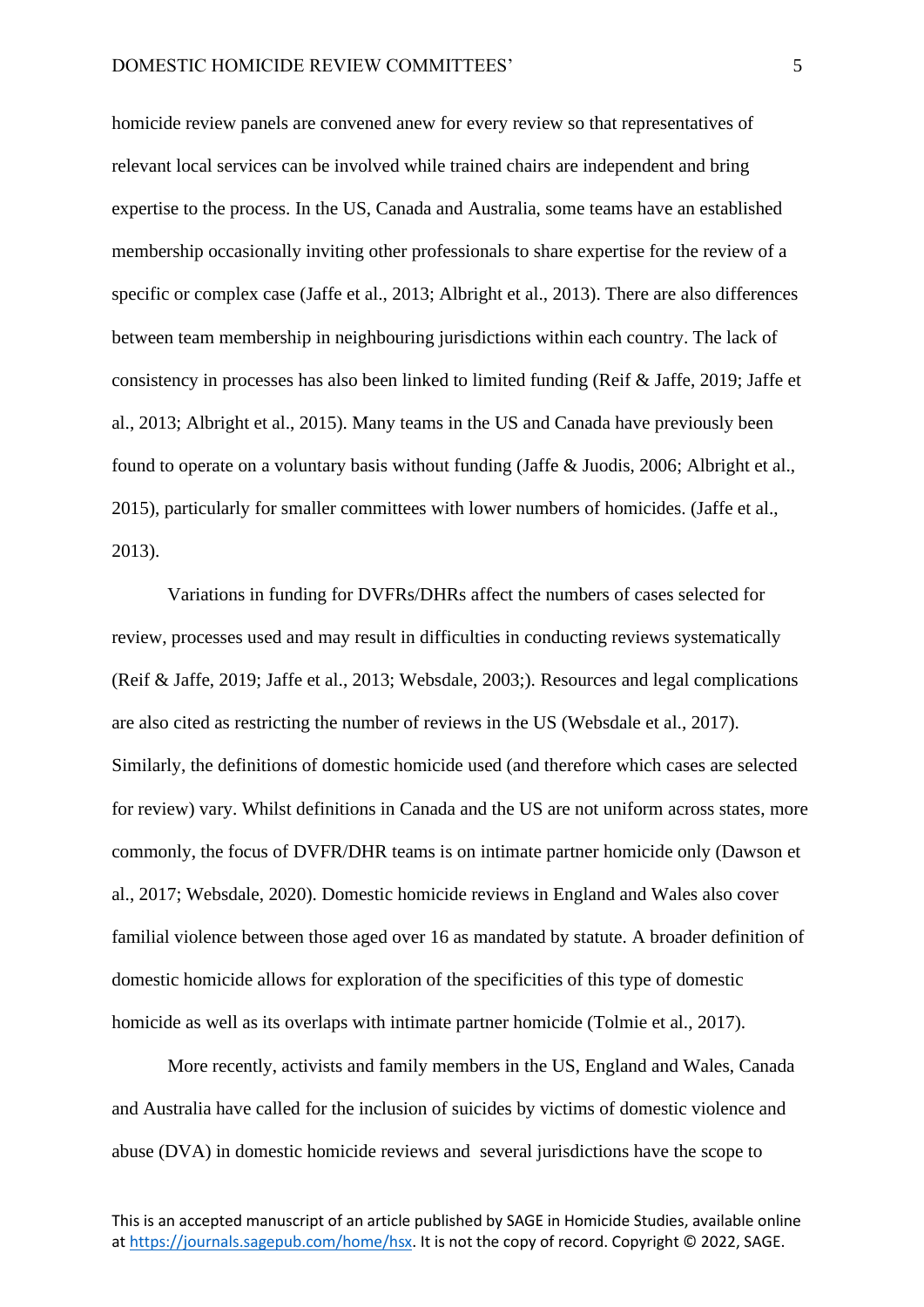review DVA related suicides.,. DVA is well documented as a precursor to depression and attempted suicide globally (Devries et al., 2011; McLaughlin, et al., 2012). However, establishing DVA as causal in suicide can be difficult, as is obtaining a verdict of suicide. For example, in England and Wales, a coroner can only attribute a death as suicide where there is sufficient evidence (on the balance of probabilities) that a person intended to take their own life. .

#### **Ethical Considerations**

Three key points need to be considered regarding the ethical considerations embedded in the production of DVFR/DHRs. Firstly, anonymity is adopted to ensure respect and sensitivity for the victim and their family. However, at least in the English/Welsh contexts, media reports frequently contain the names, ages and details of the crime so it is relatively easy to connect media reports with the publicly available review report. A second question relates to the level of detail and timeframe for 'looking back' required for review purposes whilst providing maximum anonymity to the family involved. Authors et al. (2019) found that the quality of DVFR/DHRs varied in England and Wales and that the timeframe for reviews differed despite having common terms of reference. In the US and in Canada, privacy laws restrict what information agencies can provide to the review team (Dawson et al., 2017; Websdale, 2020). The balance between what information is required to learn from domestic homicides and the need for confidentiality varies between jurisdictions and poses important ethical challenges. The third key ethical issue lies in case selection. As Dale et al. (2017) highlight, if only one 'type' of case is always reviewed, the knowledge and learning generated will be restricted. They also argue for the importance of ensuring that case selection is representative of different types of domestic homicide in diverse communities.

## **Family and Friends' Involvement in DVFR/DHRs**

The involvement of family/friends is recommended in England and Wales, and some states in the US, Australia, and Canada. Family/friends may provide a perspective on

This is an accepted manuscript of an article published by SAGE in Homicide Studies, available online a[t https://journals.sagepub.com/home/hsx.](https://journals.sagepub.com/home/hsx) It is not the copy of record. Copyright © 2022, SAGE.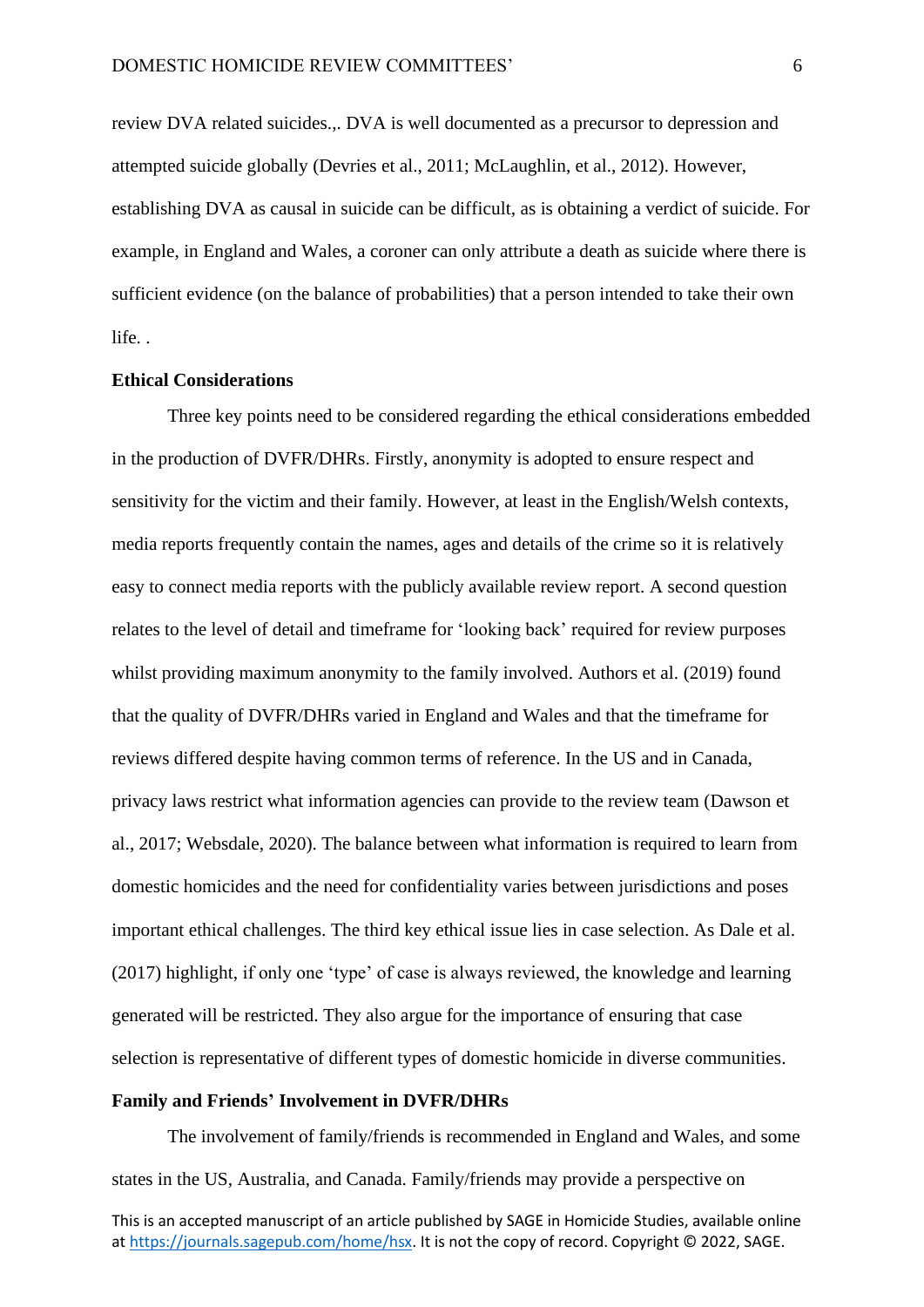antecedents, family relationships and experiences of help-seeking that may not otherwise be available to review teams (Mullane, 2017). Their involvement can help to centre the victim's experience and ensure that her story is not erased. Authors et al. (2019) note the limited involvement of children in DVFR/DHRs despite their active role in experiencing DVA, witnessing the homicide and calling for help. Alisic et al. (2017) note that adults may wrongly assume that children did not directly witness or 'take in' a domestic homicide. However, review teams are sometimes anxious about involving family members out of concern for their privacy and about the potential for retraumatization. Post-homicide support to surviving family members does not generally fall within the remit of DVFR/DHRs, but children's experience of the aftermath of domestic homicide is a growing field of study (Alisic et al., 2015).

#### **Methods**

Our systematic review followed recognised guidance and reporting standards (Higgins et al, 2019; CRD, 2009; Aromatris, 2017). We identified studies through searches of 11 electronic databases specifically: Academic Search Complete, Assia, Criminal Justice Abstracts, Criminal Justice Database, ERIC, Scopus, Social Policy and Practice, Social Work Abstracts, SOCIndex, Web of Science, and Westlaw (see Appendix A for search strategy). All electronic searches were limited to articles published in English between 2001 and August 2019. Additional references were identified through screening reference lists and forward citation tracking of included articles, as well as through contact with experts. We scoped the grey literature, finding that it focused on domestic homicide cases rather than DHR processes or impact and, as a consequence we excluded it from the review.

Studies were eligible if they: outlined the implications for agencies, policy, or practice; examined the different approaches used to produce DVFR/DHRs (e.g. people and organisations involved, types of homicides included, sources used, timing of review); or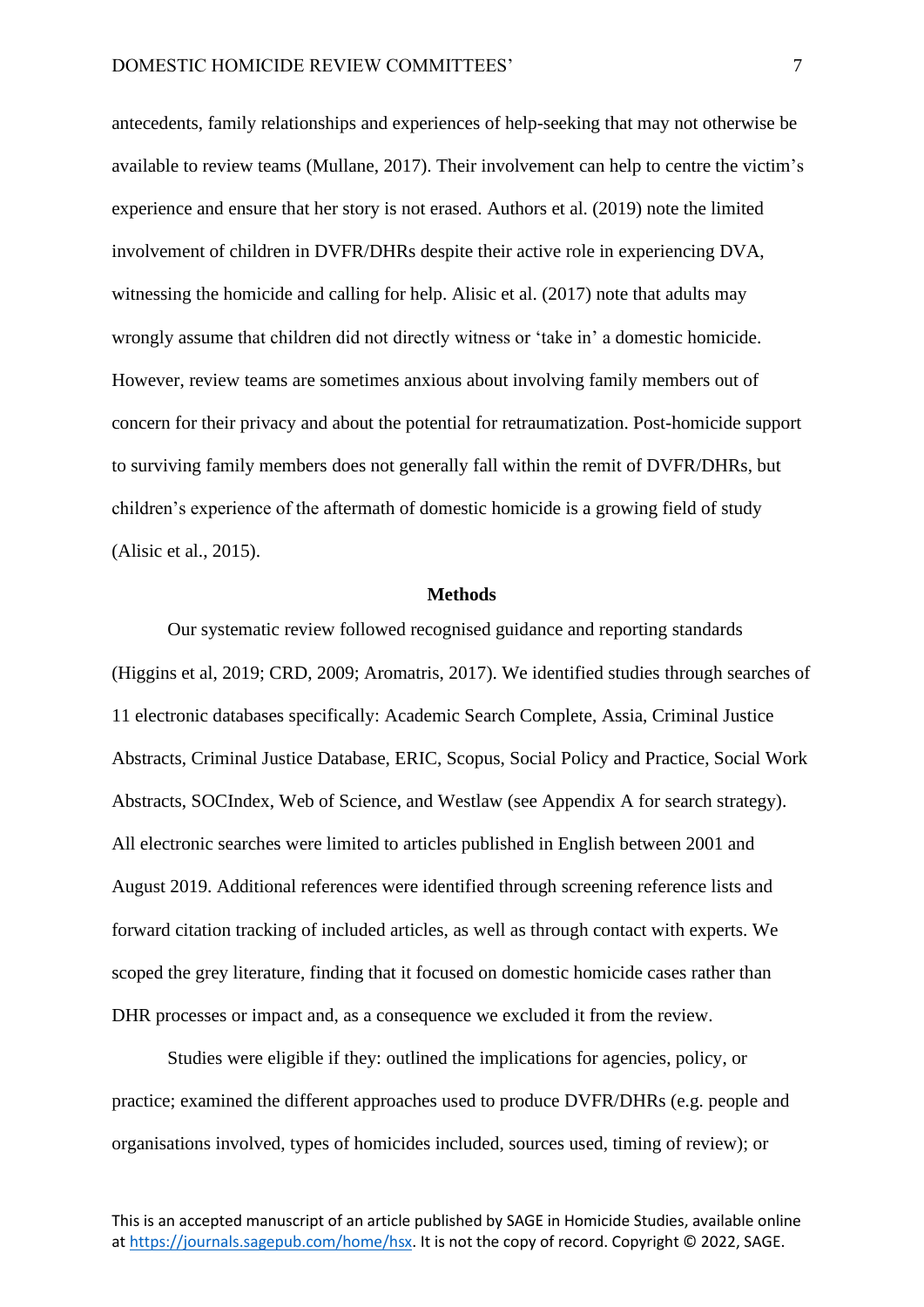provided recommendations for effective operation of the DVFR/DHR process; or assessed the impact of initiatives to reduce the occurrence of domestic homicides (e.g. interagency communication, training, and education). We included research studies, but not the reviews themselves. The focus of included studies was on adults aged 16 years or older who were killed by a family member or (ex-)partner. Study designs could include systematic reviews and any experimental or quasi-experimental design that used quantitative, qualitative or mixed methods approaches. Those studies that focused only on child homicides or were either non-systematic reviews, opinion pieces, editorials or letters were excluded. Studies that described characteristics of victims and perpetrators of domestic homicide were excluded as this review addressed systems and processes for reviewing these deaths. Individual reports of domestic homicides were also excluded as our review was primarily addressing systems and processes. Abstracts and conference proceedings were only considered if sufficient detail of their methodology and results were published.

Study selection occurred through two stages. First, one reviewer (KB or CJ) screened the titles of papers from the searches, using criteria specified prior to screening. A second reviewer checked a random ten percent sample of decisions (KB or AC). Any discrepancies were discussed between the reviewers. Second, those studies appearing to meet the selection criteria at the first stage were retrieved. These were then screened independently by two reviewers (KB, CJ, AC, KC) using the same criteria. Any discrepancies were discussed between the two reviewers, with arbitration by a third reviewer where required (NS).

Data were extracted using a pre-piloted form by one reviewer (KB, CJ, AC, KC, NS). We extracted data on: study characteristics (e.g. place of study, design, and time period); characteristics of DVFR/DHR process (e.g. type(s) of homicide included; process for identifying homicides, DVFR/DHR review team members, sources of information, timing of process); recommendations from the DVFR/DHR process; barriers to DVFR/DHR process;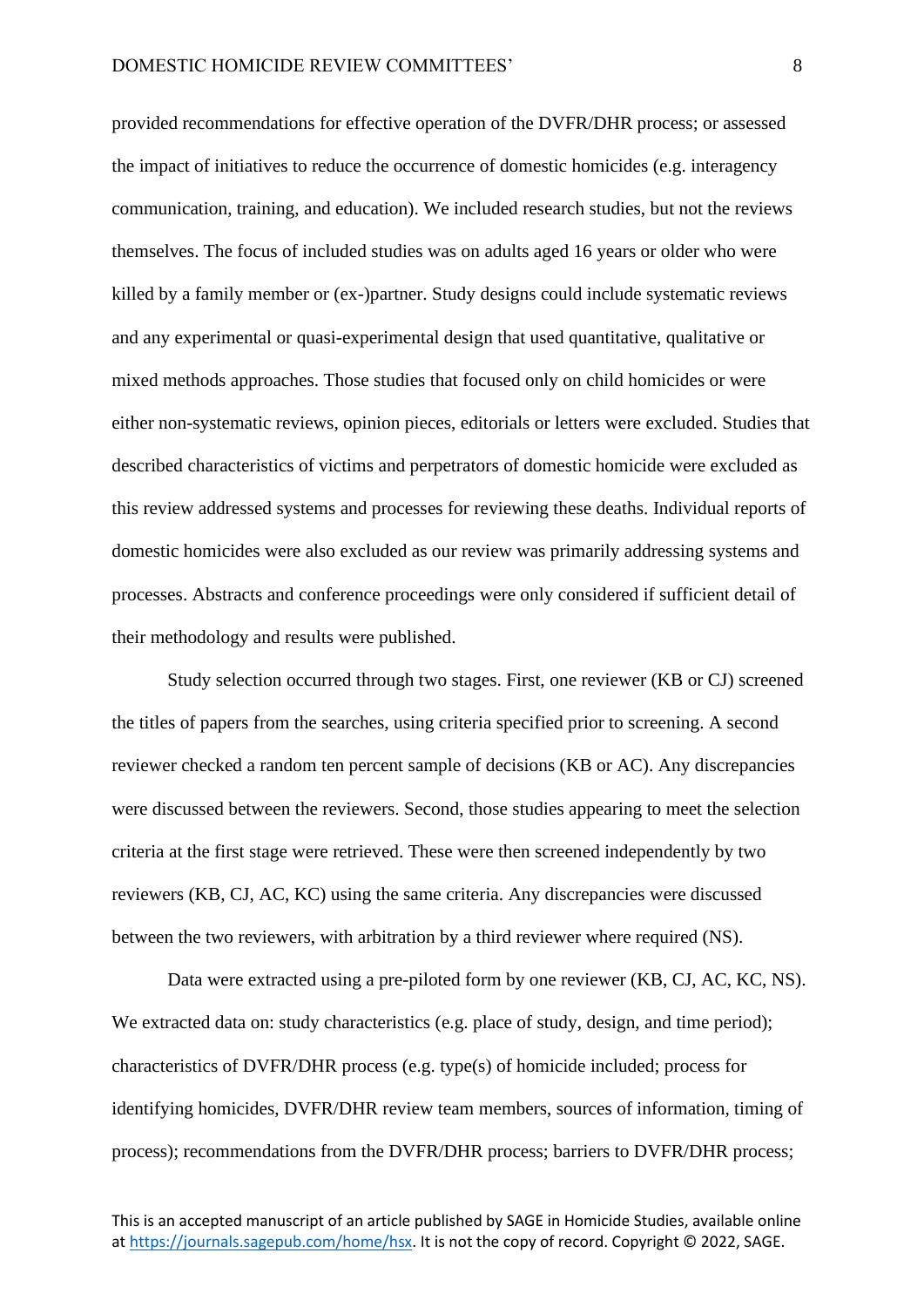and, implementation and impact of recommendations. Primary research studies were appraised using the Mixed Methods Appraisal Tool (Hong et al, 2018), which focuses on assessing the methodological quality of mixed-methods, quantitative descriptive, nonrandomized, randomized control, and qualitative studies. Any systematic reviews were assessed using recommended criteria for judging quality (Pettigrew & Roberts, 2006). Interpretation was through reporting for each component rather than reporting an overall quality score (Egger et al., 2001). Studies were assessed independently by two reviewers (KB, CJ, AC, KC, NS), with any differences discussed and arbitration by a third independent reviewer where necessary.

As the studies differed in terms of their designs, we combined the evidence through a narrative synthesis with tabulation of results of included studies. We identified key themes among DVFR/DHRs recommendation, separating them into those assessing implications for either policy and practice or DVFR/DHR process and evidence on the impact of any recommendations on reducing domestic homicides. The methodological quality of the different studies and the implications for our findings were considered. This provided an understanding of the possible biases and uncertainties that may underlie the conclusions drawn. Meta-analysis was not undertaken due to the limited evidence base and heterogeneity among the studies.

Other limitations included exclusion of the grey literature and first-stage selection of paper by title only. Contact with study authors provided limited information. Strengths of the review included: comprehensive searches, checking of reference lists and forward citation. Despite differences in legal arrangements, team composition, funding arrangements, caseselection processes, family involvement and availability of materials available (e.g. interview transcripts, case reports from agencies etc) for conducting reviews, they all have the common aim of strengthening responses to DVA. Whilst direct comparisons are not possible given the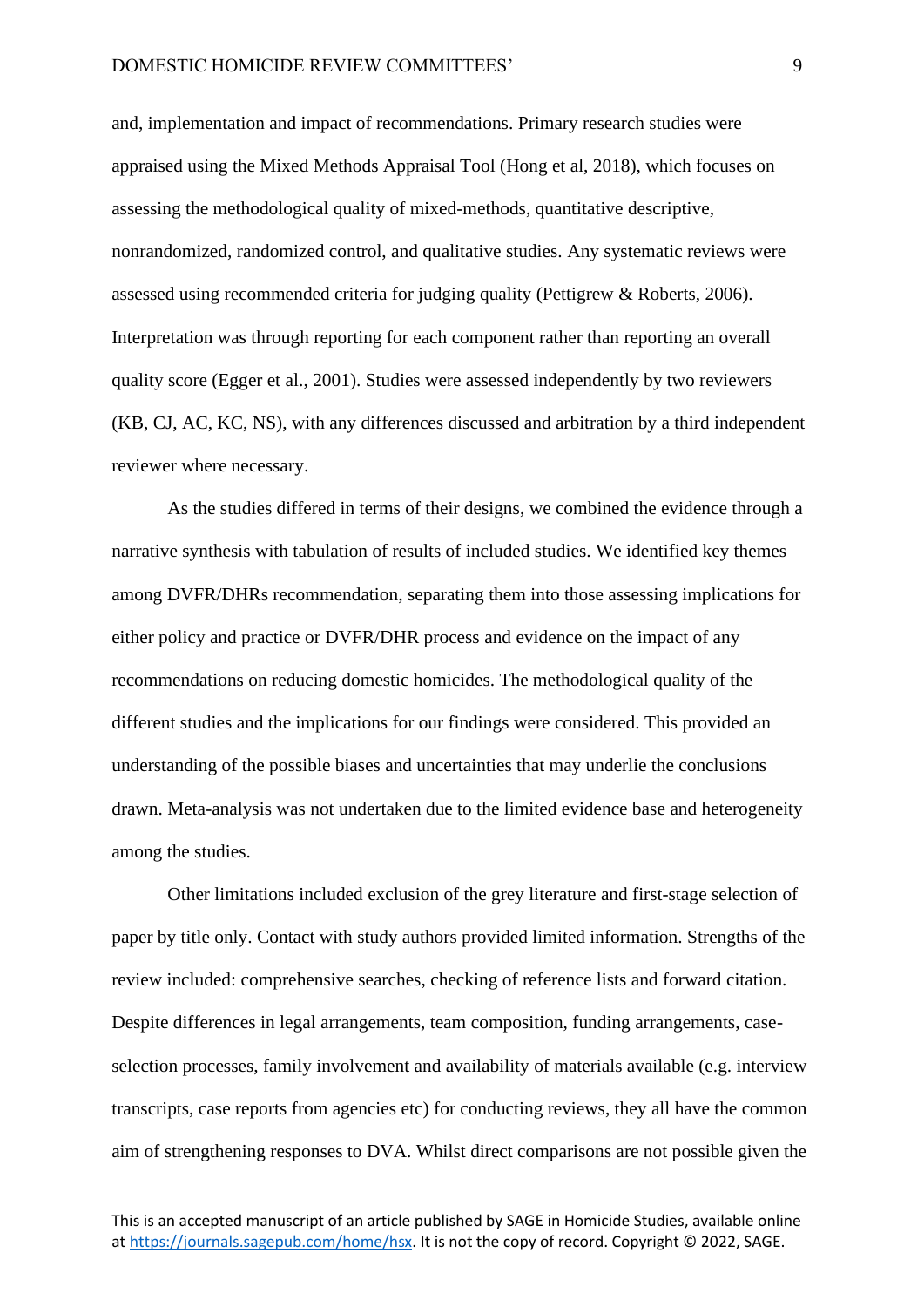different contexts, the types of key recommendations made appear to be remarkably consistent between and within jurisdictions. Importantly, the process of working together to produce the review may in itself facilitate the implementation of recommendations.

## **Findings**

The multiple search strategies yielded a total of 22,531 records. After duplicates were removed ( $n = 10,089$ ), the titles of 12,442 records were assessed, with reviewers excluding 12,390 records which did not meet the criteria. Of the 52 records that potentially met the inclusion criteria, four journal articles could not be located. After full text screening, 11 records were included in the review (see Figure 1). Six papers used qualitative designs, three used a quantitative design, and one used mixed-methods. The findings from the systematic review are presented in Table 1. Quality assessment is discussed below followed by the narrative synthesis which is organized according to the key questions of the literature review. [*Insert Figure 1 approximately here.*]

#### **Quality Assessment**

Ten studies were appraised using the MMAT (Hong et al, 2018) and Pettigrew and Roberts' (2006) criteria for assessing systematic reviews was used to appraise the eleventh study. Table 1 shows that, of the six qualitative studies, five were judged to be high quality as they appropriately addressed all quality criteria and for one study the quality was uncertain as insufficient information was provided. All three quantitative studies adopted a suitable sampling strategy, measured outcomes appropriately and conducted appropriate statistical analysis. It was unclear if the sample was representative in two studies (Pobutsky et al., 2014; Storer et al., 2013) and was found not to be representative in one study (Jaffe & Juodis, 2006). The risk of bias from nonresponse was considered low in one study (Pobutsky et al., 2014), uncertain in one study (Jaffe & Juodis, 2006) and was high in another study (Storer et al., 2013). The quality of the Google-based systematic review (Bugeja et al., 2015) included in our study was judged using standard criteria (Pettigrew & Roberts, 2006). While the

This is an accepted manuscript of an article published by SAGE in Homicide Studies, available online a[t https://journals.sagepub.com/home/hsx.](https://journals.sagepub.com/home/hsx) It is not the copy of record. Copyright © 2022, SAGE.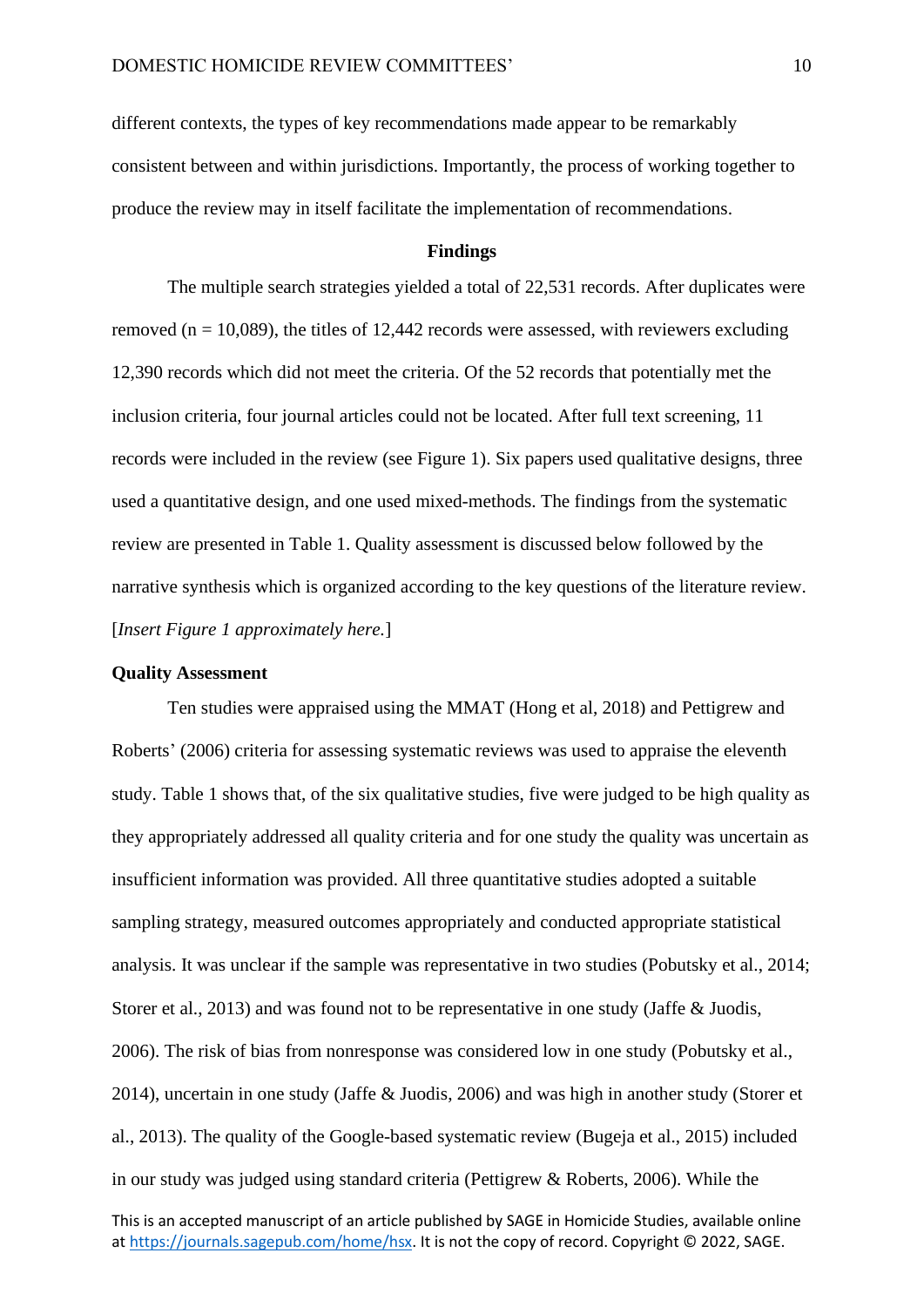review did not provide adequate information on selection criteria, search strategy, quality assessment, synthesis and assessment of heterogeneity (Bugeja et al., 2015), the results were supported by the information presented (Bugeja et al., 2015).

[*Insert Table 1 approximately here.*]

#### **Recommendations from DVFR/DHRs**

The 11 studies analysed DVFR/DHRs and the processes used to produce them from several perspectives, either focusing on individual DVFR/DHRs (Benbow et al., 2019; Pobutsky et al., 2014; Robinson et al., 2019; Authors et al., 2019), annual reports from different jurisdictions (Bugeja et al., 2015; Jaffe & Juodis, 2006; Pow et al., 2015; Reif and Jaffe, 2019), undertaking a survey of those involved in DVFR/DHRs (Storer et al., 2013) or presenting personal reflections on the DVFR/DHR process (Albright et al., 2013; Bent-Goodley, 2013). All made recommendations about the approaches made to producing DVFR/DHRs in their respective jurisdictions and to preventing DVA and future domestic homicides. Despite the variation reported between the papers, common themes are evident that provide a basis for future action. The overarching themes identified include prevention activities including training and awareness regarding DVA and domestic homicides; provision and coordination of services; recommendations for children impacted by DVA and domestic homicide; and processes and teams involved in DVFR/DHRs. Many emphasise the necessity for increased resources and service provision to enhance services to DVA victims (see Table 2). [*Insert Table 2 approximately here*.]

#### *Training and Awareness*

Improving awareness and understanding of the dynamics of DVA was a recommendation in seven studies (see Table 2). This was identified as important for professionals across the different sectors involved in DVA and domestic homicide (Robinson et al., 2019) including: education and childcare practitioners to improve early identification of DVA (Jaffe & Juodis, 2006; Reif & Jaffe, 2019); law enforcement officers (Jaffe & Juodis,

This is an accepted manuscript of an article published by SAGE in Homicide Studies, available online a[t https://journals.sagepub.com/home/hsx.](https://journals.sagepub.com/home/hsx) It is not the copy of record. Copyright © 2022, SAGE.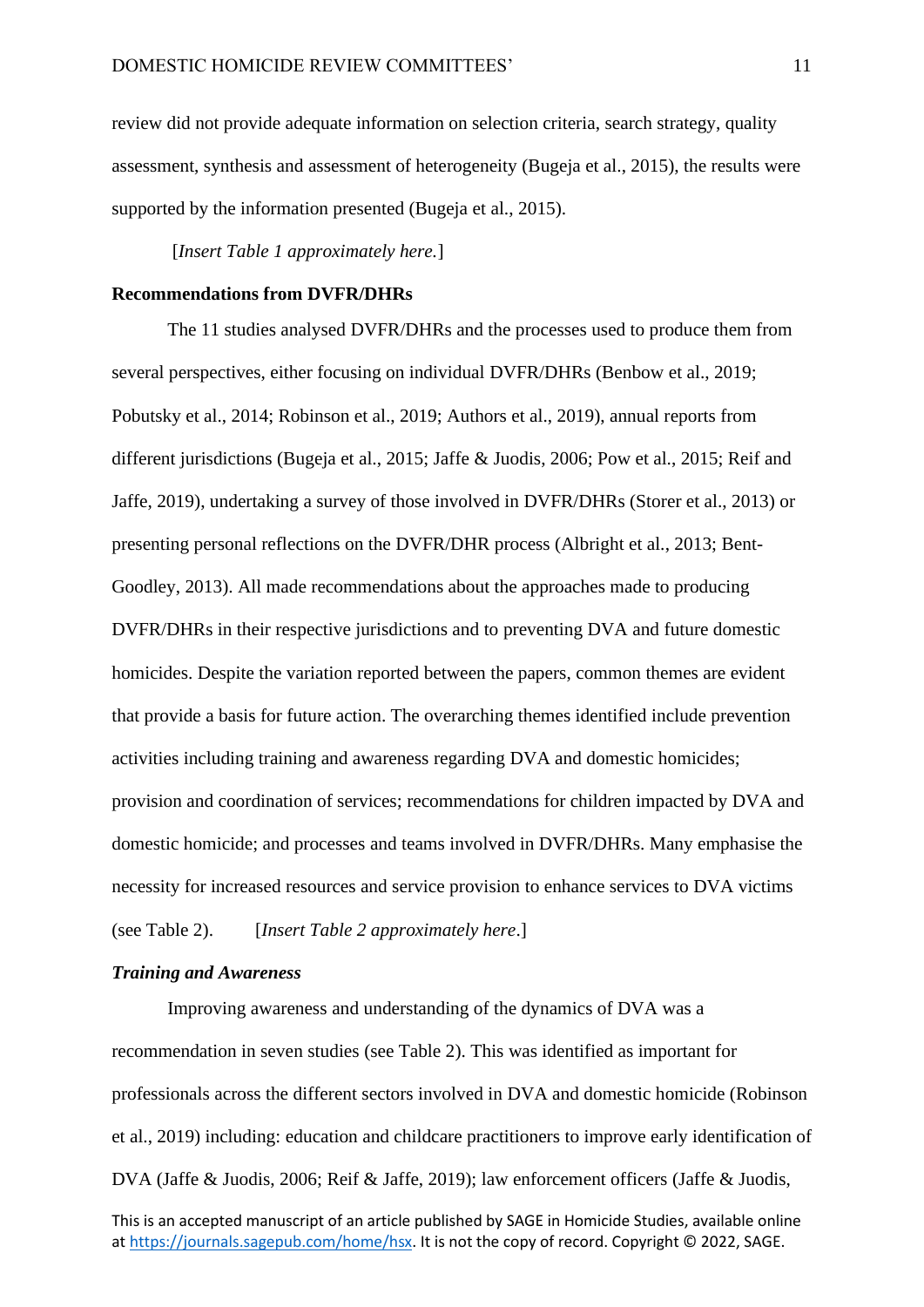2006; Storer et al., 2013), DVA practitioners (Pobutsky et al., 2014) and judges and court evaluators involved in DVA cases (Jaffe & Juodis, 2006; Storer et al., 2013). Although any training should provide an understanding of the dynamics of DVA, child risk, screening, risk assessment and the different approaches for intervening (Reif & Jaffe, 2019), some aspects require particular attention. Professionals need to be attuned to the different needs of different groups (Benbow et al., 2019; Storer et al., 2013) to avoid stereotyping. Training that alerts professionals to perpetrators' controlling tactics and develops their ability to encompass wider underpinning evidence, was considered essential (Robinson et al., 2019). Addressing professionals' different training needs may be augmented through good-quality supervision (Authors et al., 2019). Increasing public awareness regarding DVA prevention and services was also recommended by Pobutsky et al, (2014); Pow et al. (2015) and Reif and Jaffe (2019).

## *Provision of Services and Inter-agency Coordination*

Seven studies made recommendations concerning the provision and coordination of different services (see Table 2). The importance of social support systems and calls to provide adequate funding for services to respond to victims, perpetrators and their children were emphasised throughout the papers reviewed (see Table 2). Three of the eleven papers (Jaffe & Juodis, 2006; Reif & Jaffe, 2019; Authors et al., 2019) focussed on children impacted by domestic homicide and made a raft of recommendations related to this. Child protection services were identified as requiring review, and possible revision, regarding victims' contact with the service and subsequent domestic homicides, their handling of families with a history of DVA, their practices when a parent has a serious mental illness and their effectiveness in sharing information (Jaffe & Juodis, 2006).

Several recommendations focused on reviewing and enhancing service quality (Reif & Jaffe, 2019), increasing the provision of and referral to services (Pobutsky et al., 2014),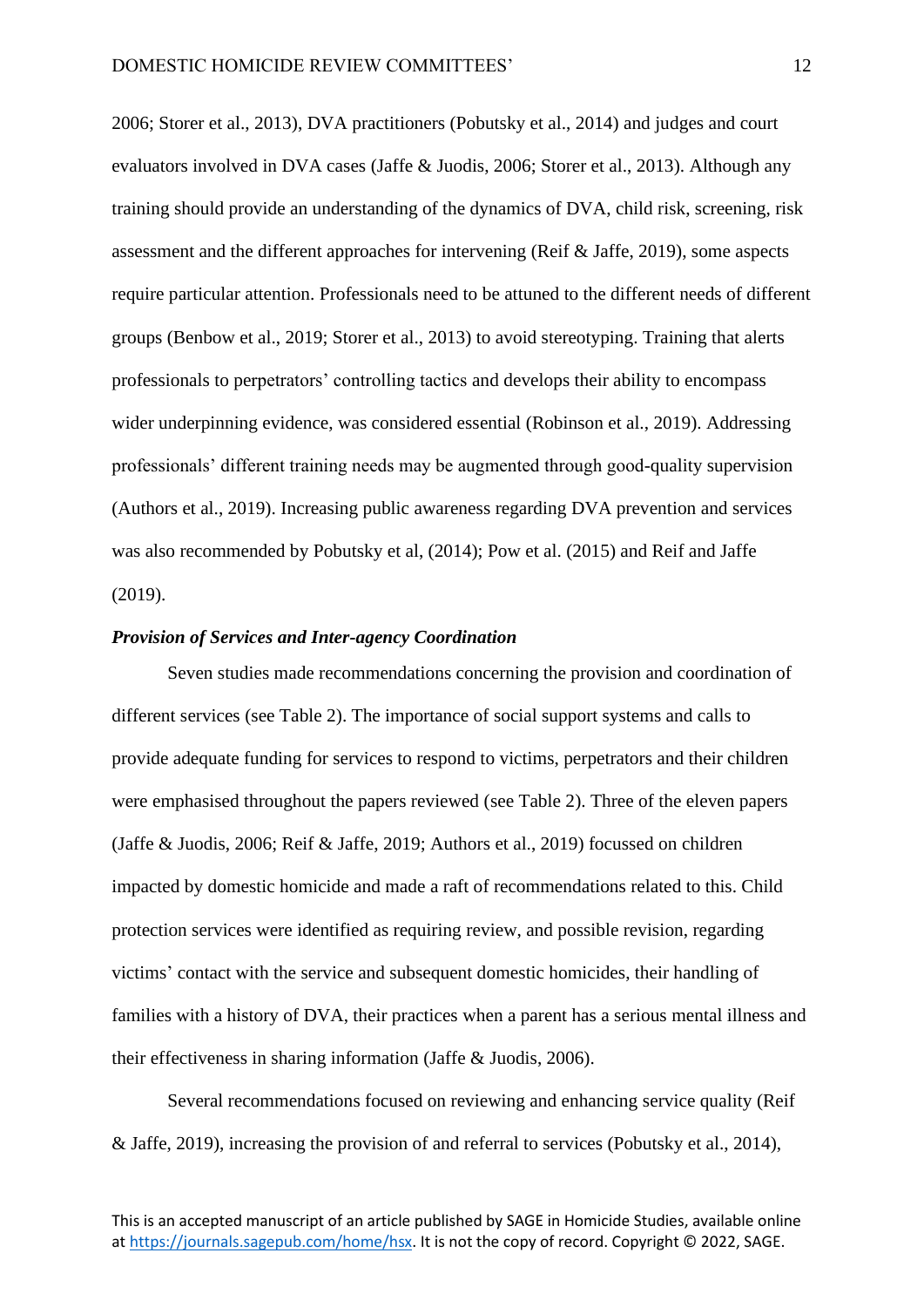and improving the coordination between existing services (Jaffe & Juodis, 2006; Reif & Jaffe, 2019). Others identified the need to: ensure services reflect cultural, language and religious diversity (Pobutsky et al., 2014; Storer et al., 2013), improve transitions between services and geographical boundaries (Robinson et al., 2019) and extend provision to include outreach and follow-up services (Reif & Jaffe, 2019). Engagement with DVA perpetrators was also recognised as important, with services working with them to locate responsibility for their behaviours (Authors et al., 2019) and probation services providing adequate post sentence supervision (Storer et al., 2013). Concerns about inadequate assessments (Robinson et al., 2019), a lack of communication between criminal justice and family courts (Jaffe & Juodis, 2006), limited civil legal services for DVA victims (Jaffe & Juodis, 2006), and a need to increase safety planning (Pobutsky et al., 2014) were also highlighted in recommendations.

#### *Children*

The impact of domestic homicide on children, their involvement in DVFR/DHR processes, and their role in informing future policy was emphasised (Authors et al., 2019). Separation of families (Authors et al., 2019), disputes over access and custody (Jaffe & Juodis, 2006), and child abuse and neglect are recognised risks for DVA (Jaffe & Juodis, 2006). Policy and practice should address these risks, ensuring that guidance is provided to identify, report and manage them effectively and that mothers are not assigned sole responsibility for children's safety (Authors et al., 2019). Mental health services for children (Jaffe & Juodis, 2006) and support for new caregivers for children who had lost parents to DVA would benefit from additional funding (Jaffe & Juodis, 2006).

#### **Impact of Recommendations**

We concur with Bugeja et al. (2015) that there is as yet no evidence that the practice of reviewing domestic homicides has impacted on the numbers of these deaths and they suggest that this reflects the difficulty of forging a causal chain between the work of reviews, their recommendations and the incidence of deaths. DVFR/DHRs bring together local

This is an accepted manuscript of an article published by SAGE in Homicide Studies, available online a[t https://journals.sagepub.com/home/hsx.](https://journals.sagepub.com/home/hsx) It is not the copy of record. Copyright © 2022, SAGE.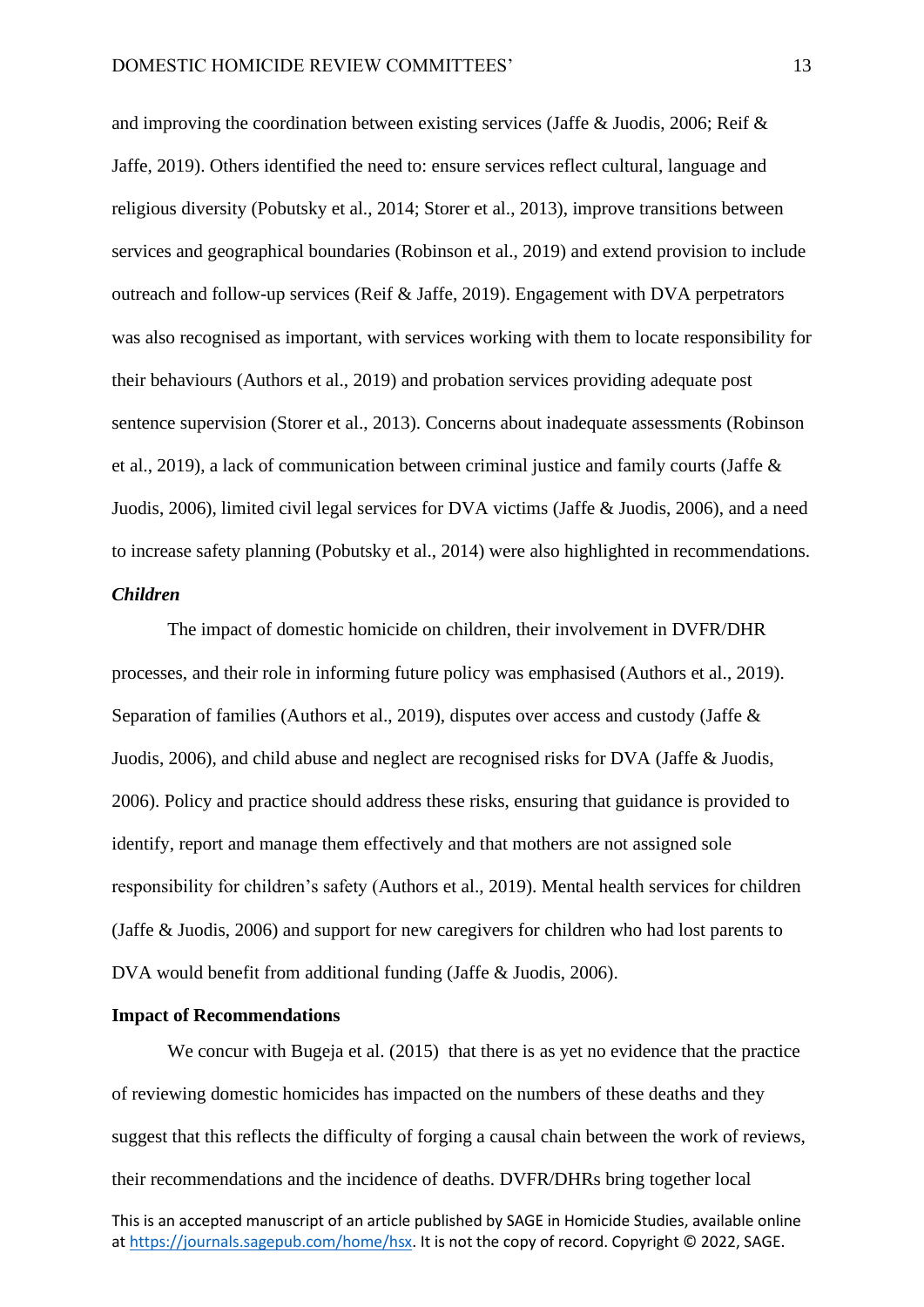agencies, which is consistent with the coordinated community response model (Chanmugan, 2014; Websdale, 2020). Evaluating this model has proven difficult due to its complex and localised nature, as well as different understandings of what constitutes 'success' (Johnson & Stylianou, 2020). Similar logic can be applied to the work of DVFR/DHRs. Their focus on identifying gaps in local service provisions and interagency working may lead to different 'successful outcomes' that are not captured in traditional studies such as randomised control trials. This means it may not be feasible to link outcomes from recommendations with a reduction in DH.

Another challenge may be the lack of tracking of the implementation of DVFR/DHR recommendations. Reif and Jaffe (2019) point out that, in North America, agencies are not usually mandated to respond to or implement the recommendations of these reviews. Storer et al.'s (2013) study reported that, although participants considered that DVFR/DHR recommendations were consistent with agencies' priorities, they were less likely to report that implementation of these recommendations was a priority. The researchers argue that organisations need incentives to act on recommendations and suggest that positive media coverage of good practice or innovation grants might function in this way. Support and training are identified as necessary for individual organisations to make the shift from prioritisation to implementation of recommendations (Storer et al., 2013). Such support might be derived from national networks such as the National Domestic Violence Fatality Review Initiative cited by Reif and Jaffe (2019) or international networks such as the WHO (Bugeja et al., 2015). These networks can also facilitate the sharing of resources and promote dialogue between those undertaking DVFR/DHRs (Reif & Jaffe, 2019). .

## **DVFR/DHR Processes and Teams**

Seven studies addressed DVFR/DHR processes and teams directly (see Table 2), identifying limitations in the DVFR/DHR processes and proposed new or improved protocols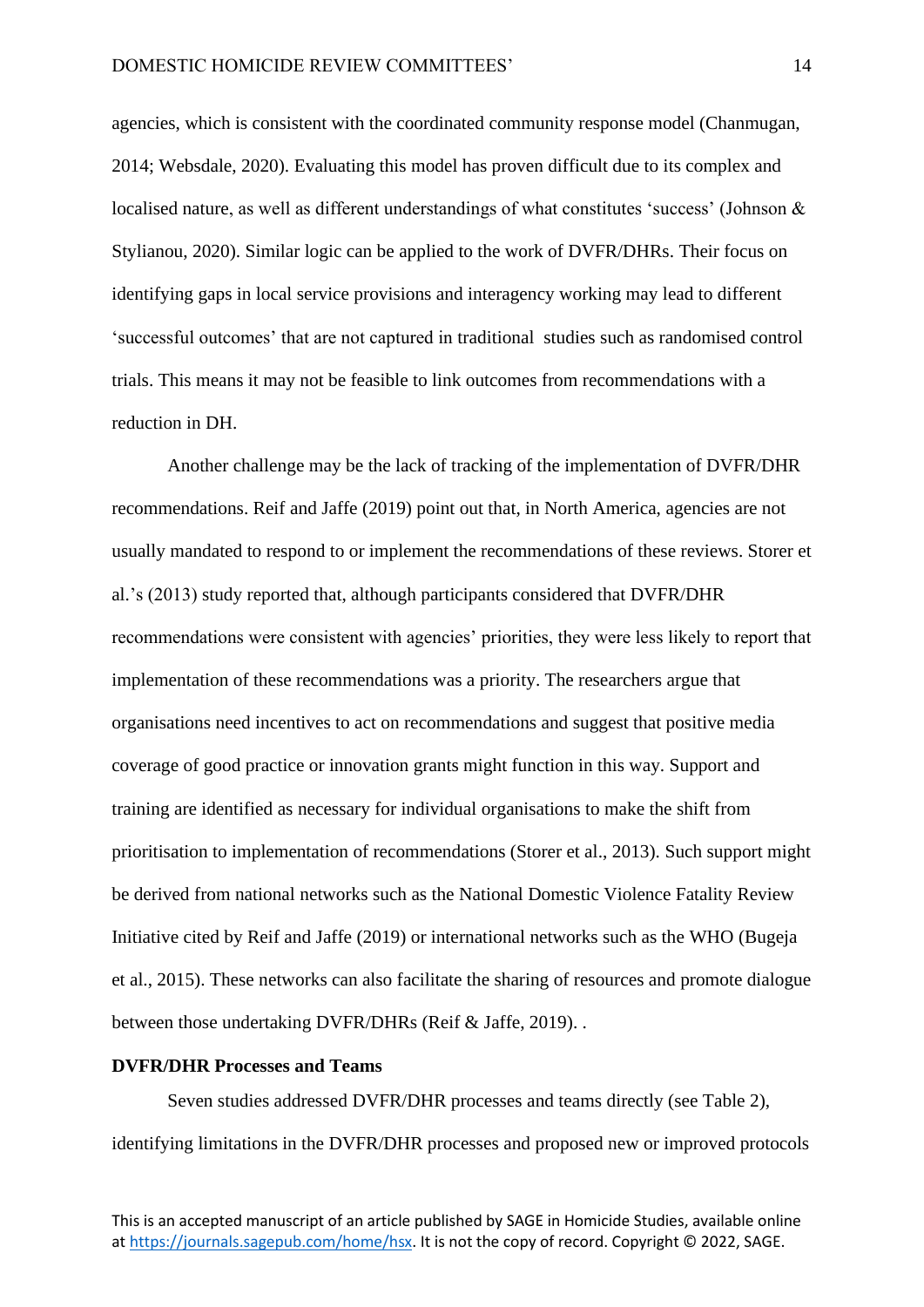and policies (Bent-Goodley, 2013; Pobutsky et al., 2014; Reif & Jaffe, 2019). DVFR/DHRs recommended a focus on victims and perpetrators (Bent-Goodley, 2013) and utilising standardized data collection processes (Albright et al., 2013). Processes should acknowledge that a balance is required between the dual roles of the team members as evaluators and system experts (Albright et al., 2013). Albright et al. (2013) advocate transparency on issues such as team membership and representativeness, case selection, and integrity and honesty about the tensions that can arise between members of a review team. These tensions relate to different organizational priorities, professional practices and the potential for conflict, particularly where one service system is seen as having scope for improvement in their responses to victims or perpetrators of DVA.

The importance of diverse review team membership was highlighted as a key recommendation for improving the process of review teams (Albright et al., 2013; Pow et al., 2015). Three papers identified specific areas for development around issues of diversity: representation of older people, ethnic minority communities and children. Benbow et al.'s (2019) analysis of DVFR/DHRs in England identified how processes could be improved for adults over 60 years of age. This included addressing ways in which stereotypes may affect how homicides are approached, reviewed and reported, since stereotypes and assumptions about ageing influence health and social care assessments and interventions. They also highlighted that terminology needs to be standardized as multiple terms are used interchangeably in relation to abuse and older adults. Bent-Goodley (2013) argued that teams must work with Black communities to ensure that there is diverse representation and cultural competence included in the review team to ensure both the processes and outcomes are culturally sensitive. This is important in the US given that fatalities disproportionately affect Black women (Bent-Goodley, 2013). Finally, Benbow et al. (2019) highlight the tension between speed and thoroughness in the production of DVFR/DHRs. Robinson et al. (2019)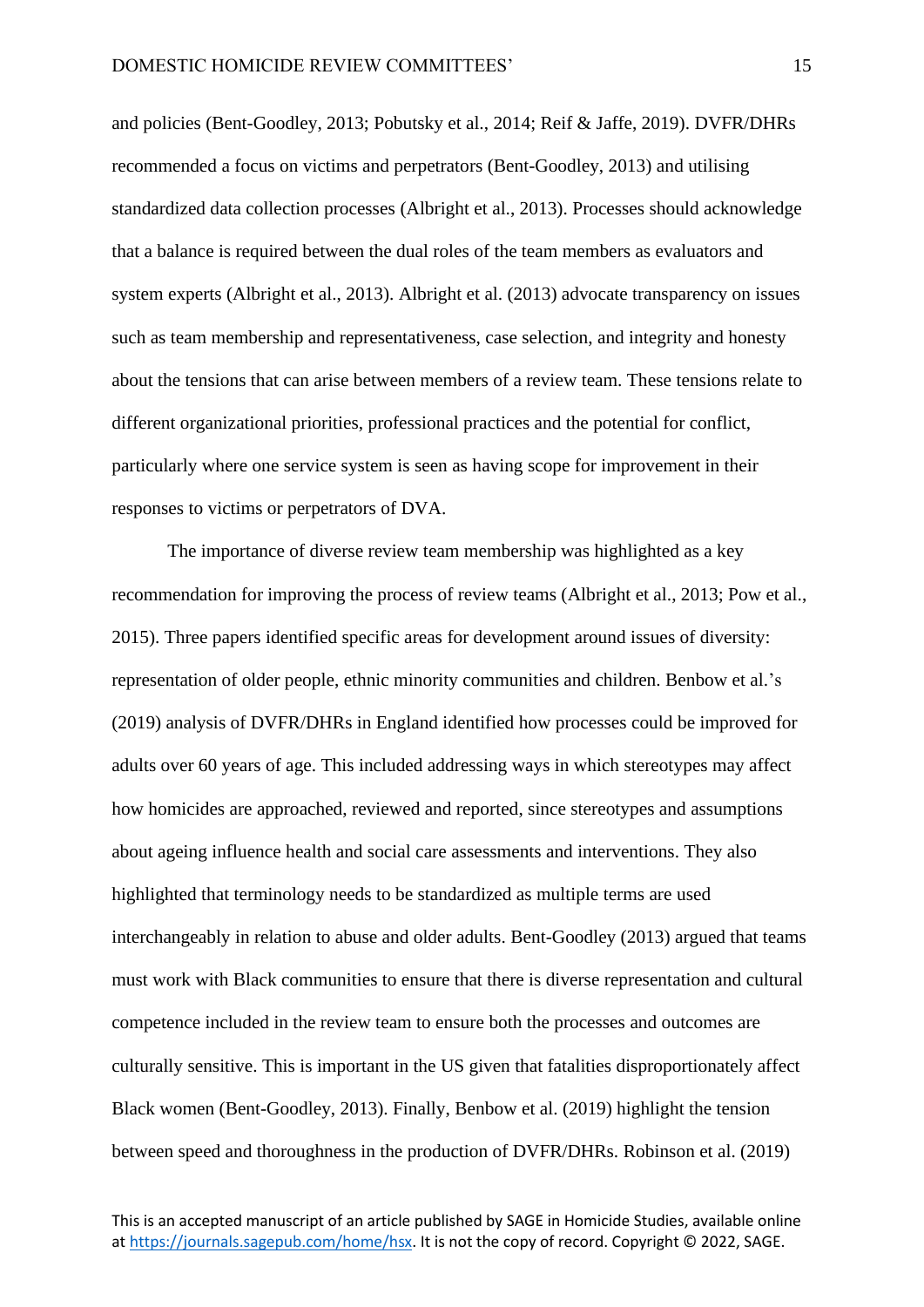argue against separate review processes such as those undertaken in mental health cases or adult practice reviews due to the duplication of evidence-gathering. They argue for a unified multi-disciplinary approach to review. Several studies recommended a single repository to maximise learning from DVFR/DHRs (Robinson et al., 2019; Benbow et al., 2019; Authors et al., 2019)

### **Discussion**

Organizational and professionals' responses to DVA are central to operationalising the learning from DVFR/DHRs. This includes training, interagency working, as well as relationships between these organizations and the community. The wider socio-political context also shapes DVA service provision and the ability to implement recommendations. To maximise learning, DVFR/DHR reports also need to be readily accessible. Each of these are discussed in turn.

## **Training**

As discussed above, a common recommendation in DVFR/DHR reports is for service providers to improve and increase their DVA training. As professionals working with DVA come from different backgrounds (e.g. law, health, or social work), review teams may want to consider tailoring training recommendations to a specific group of professionals. For instance, recommendations tailored to professionals working with children focused on managing DVA risk in custody disputes (Jaffe & Joudis, 2006) and risk assessment and management (Reif & Jaffe, 2019). Alternatively, review teams could focus on a specific group of professionals who may engage with perpetrators, victims, and children and recommend an established training programme. However, there are also benefits to interagency DVA training.

Studies examining DVFR/DHR recommendations showed that professional training has been a key recommendation for well over a decade, indicating that this recommendation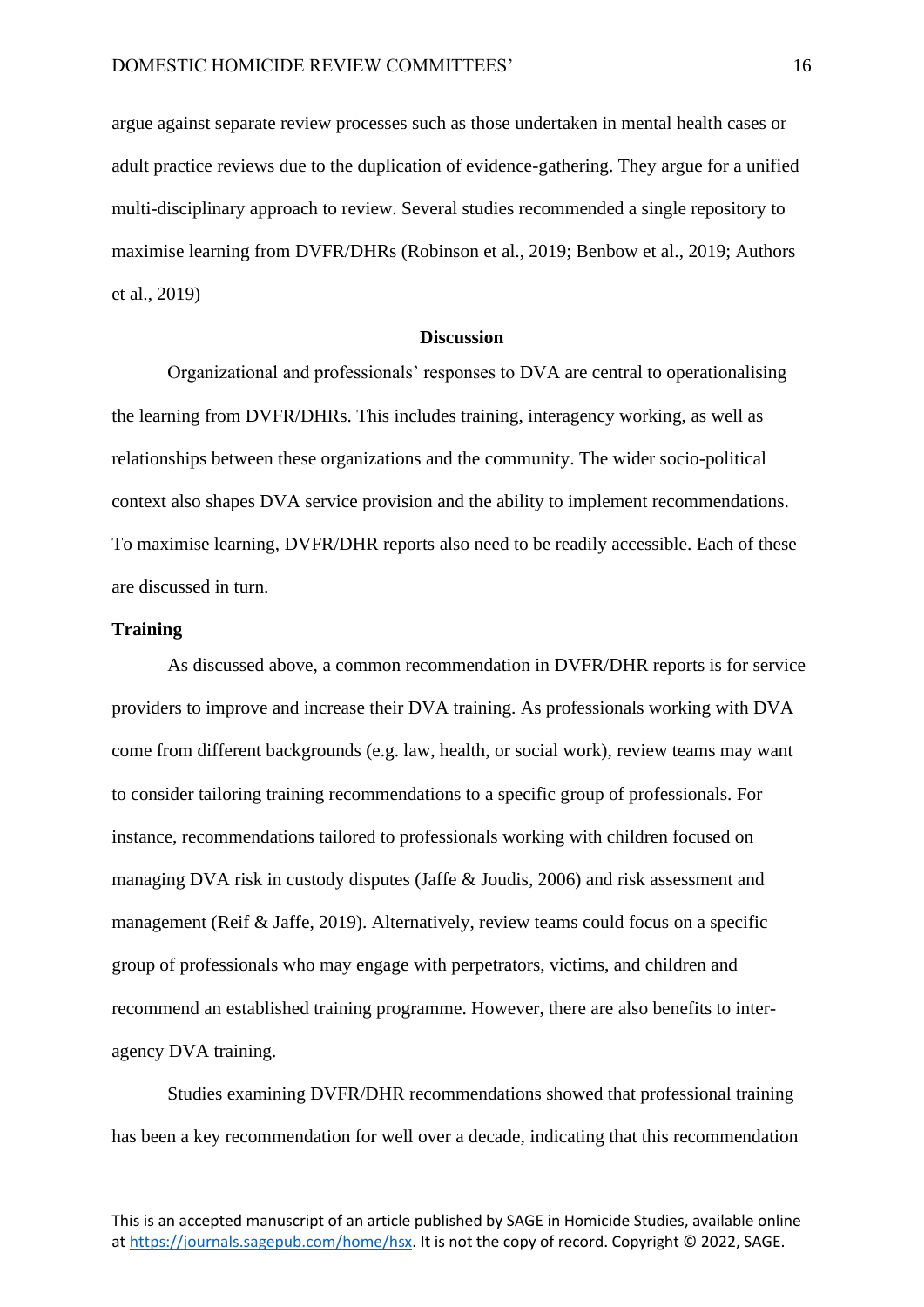has not been successfully embedded. DVA training needs to be an on-going process rather than a one-off activity, hence the repetition of this recommendation over time.

#### **Interagency working**

As outlined, DVFR/DHRs are part of the interprofessional coordinated response to DVA (Payton et al. 2017; Websdale 2020) and also focus on the relationships between agencies. Recommendations are often targeted at individual agency level, but it might be helpful if these were also extended across agencies (Reif & Jaffe, 2019). There are benefits to both specific professional group DVA training as well as interagency training as research suggests that professionals have more confidence to speak with victims and take appropriate action following interagency training (Szilassy et al., 2014). This may also help to address some of the challenges surrounding silo-working (Authors et al, 2019; Websdale et al., 1999). Improved interagency working might also assist in moving from individual to collective responsibility/ accountability for combating DVA and lead to more embedded systemic change.

In terms of DVFR/DHR processes, review teams may also want to consider recommendations around interagency working during the fatality review process. As mentioned above, it is important that inter-agency working during fatality reviews operate a culture of 'no blame' (Bowman, 1997; Websdale, 1999; Storer et al., 2013) but it is useful to consider how this is operationalised. Working within a 'no blame' culture might also contribute to broader impacts, such as improvements in inter-agency working between those involved in fatality review process (Websdale, 2012; Websdale, 2020). However, this may depend on whether team membership is consistent over time or newly established for a specific case, as well as existing power dynamics between team members and their professional backgrounds (Albright et al., 2013).

## **Community involvement**

This is an accepted manuscript of an article published by SAGE in Homicide Studies, available online a[t https://journals.sagepub.com/home/hsx.](https://journals.sagepub.com/home/hsx) It is not the copy of record. Copyright © 2022, SAGE.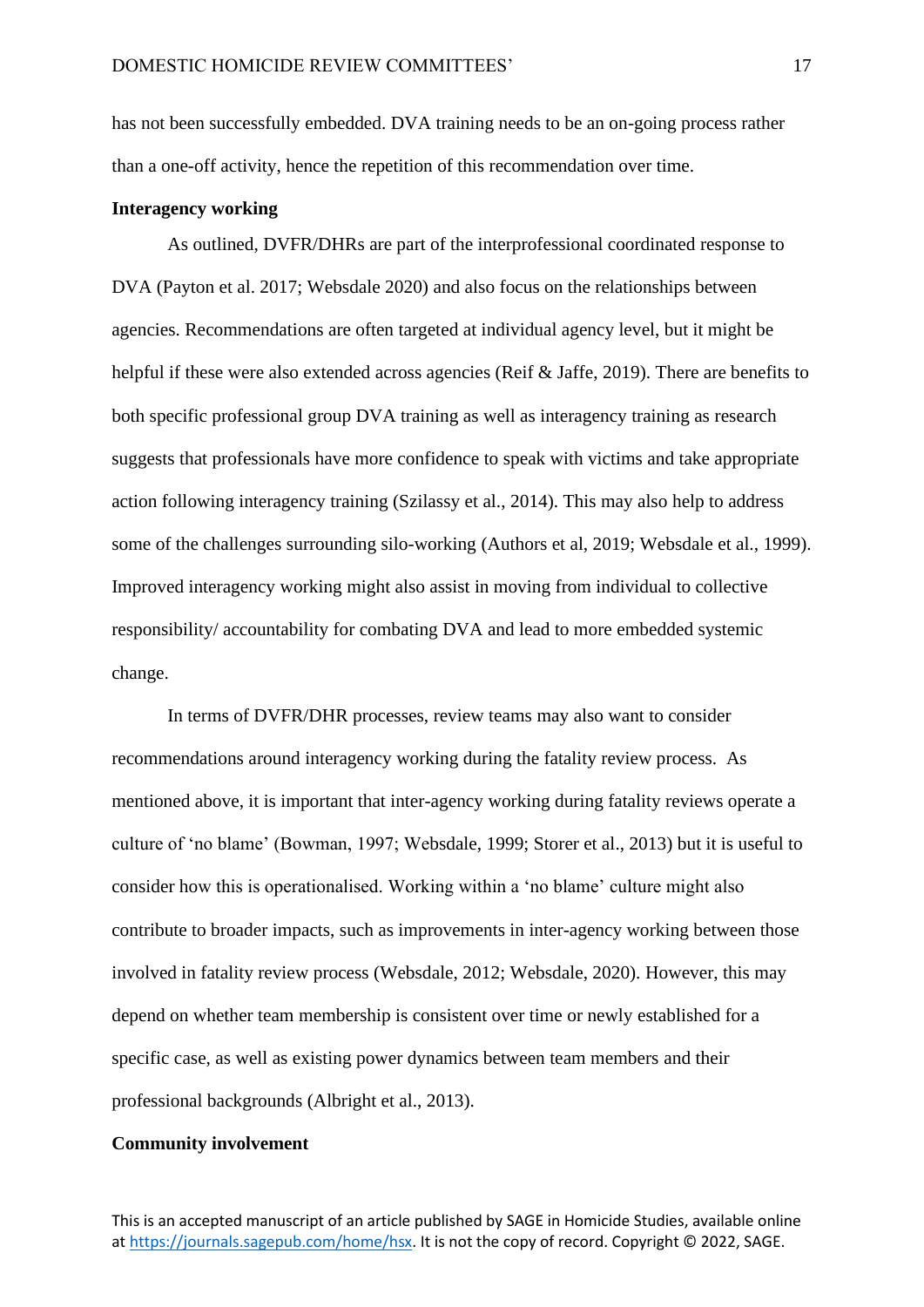As highlighted above, a common recommendation made by DVFR/DHR teams has been to increase public education and awareness (see Table 2) with the aim of changing social norms surrounding DVA and help-seeking behaviours. Such changes in awareness and community acceptance may assist victims to overcome barriers to seeking formal help and support. Across the DVFR/DHR literature reviewed here, 'community' was very broadly conceptualised and included community services/organizations and informal networks. Community trust (or absence of) in organizations or institutions (e.g. Bent-Goodley, 2013; Watt, 2003; Websdale, 2003), but also recognition of responsibility for challenging DVA may be key factors. However, where a recommendation is made to raise community awareness, 'community' needs to be clearly defined.

Some US states have public, open death review meetings (Albright et al., 2013) which may go some way to conveying that DVA is a community responsibility. US review teams have also made recommendations to increase the involvement of ethnic minority communities in review processes, creating opportunities to talk about DVA, building greater culturally and linguistically appropriate public awareness about DVA, or policy recommendations to enact community change (e.g. Bent-Goodley, 2013; Chanmugam, 2014; Fawcett et al., 2008; Pow et al., 2015). UK literature (Benbow et al., 2019; Authors et al., 2019) also highlights the importance of including marginalised voices in DVFR/DHRs.

Recommendations targeted at communities are currently underutilised and underevaluated (Storer et al, 2013), DVFR/DHRs with close links to community members and professionals, who have in-depth knowledge of the dangers victim-survivors face may have greater success in implementing recommendations (Websdale, 2012).

Interventions, policies and responses to DVA should take place across all societal levels, including communities, but what is most appropriate in which context is currently unknown. Given the importance of the broader community context in which organisations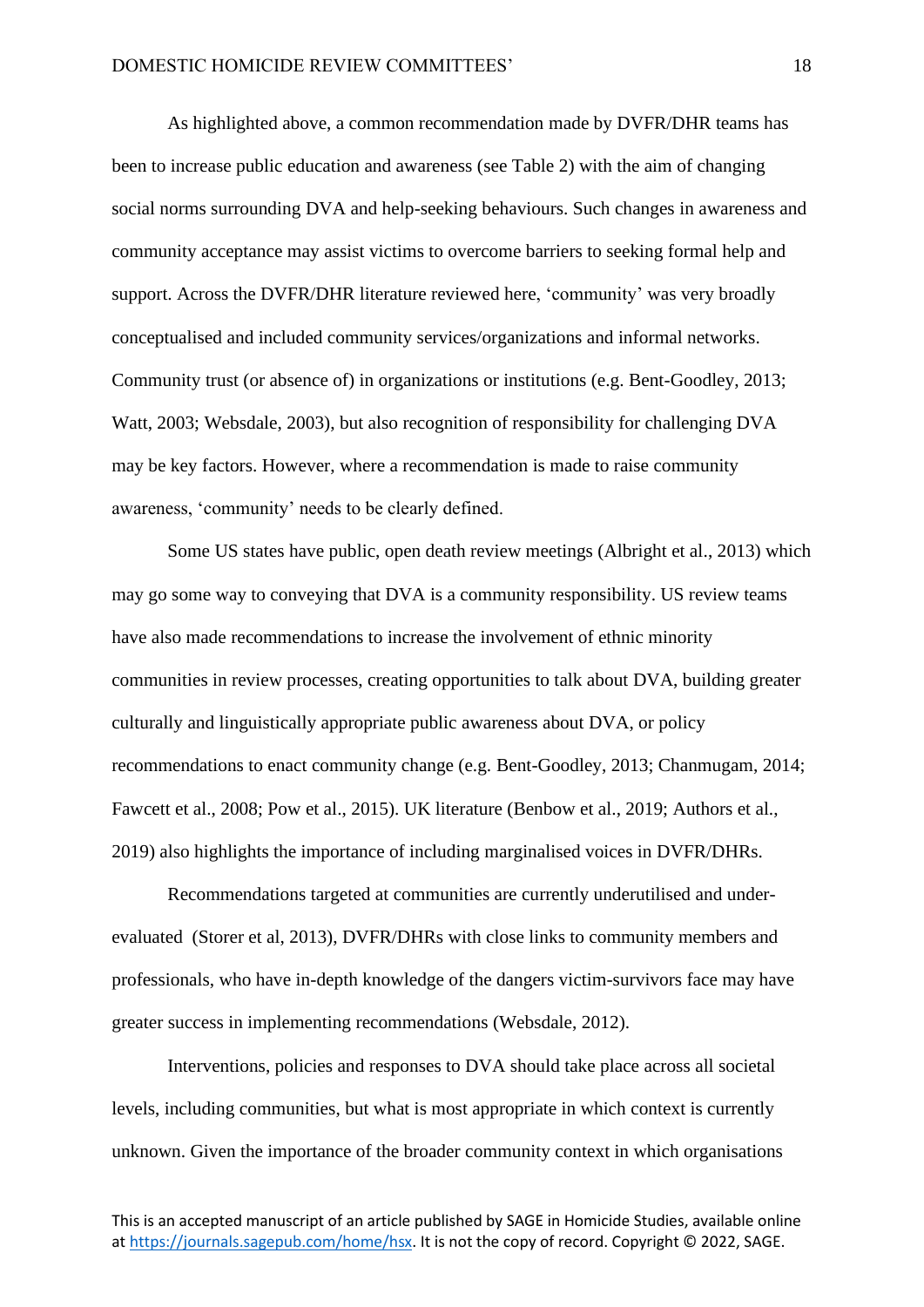operate, future research should examine the structures, processes and outcomes of DVFR/DHRs with specific consideration of the DVFR/DHR relationships to communities and circumstances which may influence the implementation of community recommendations, including the constraints or obstacles experienced and whether different contexts require difference approaches.

## **Socio-Cultural Contexts and DVFR/DHR Processes**

Turning lastly to the wider socio-cultural context and focussing on DVFR/DHR processes, we consider three key inter-related points. Firstly, in jurisdictions where there is no statutory requirement to conduct a DVFR/DHR for all domestic homicides, decisions must be made about which cases to review and why. This variability reduces the potential for robust international comparisons and recommendations and potentially limits the usefulness of the reviews at an international level. Transparency regarding the definitions of domestic homicide could facilitate cross-jurisdictional comparisons of data (Fairbairn et al., 2017). The varying definitions adopted have an impact on how domestic homicide is framed and the recommendations, policy guidance and practices that subsequently flow from them (ibid). Similar concerns apply in those jurisdictions where only a proportion of cases are reviewed. Where countries have a more centralized and standardized approach to fatality reviews e.g. in England, Wales and New Zealand, this may make both intra-country and cross jurisdictional comparisons easier. Wilson and Websdale (2006) call for the standardization of DVFR/DHR processes in the USA, indicating the benefits of standardization at least at the country level. Whilst standardization globally is constrained by differing social, economic and political contexts, consideration of what type of standardization is feasible needs to be deliberated. Initial considerations can be drawn from Dawson and Carrigan's work (2020) highlighting the efficacy and limitations of national administrative data to identify femicide and its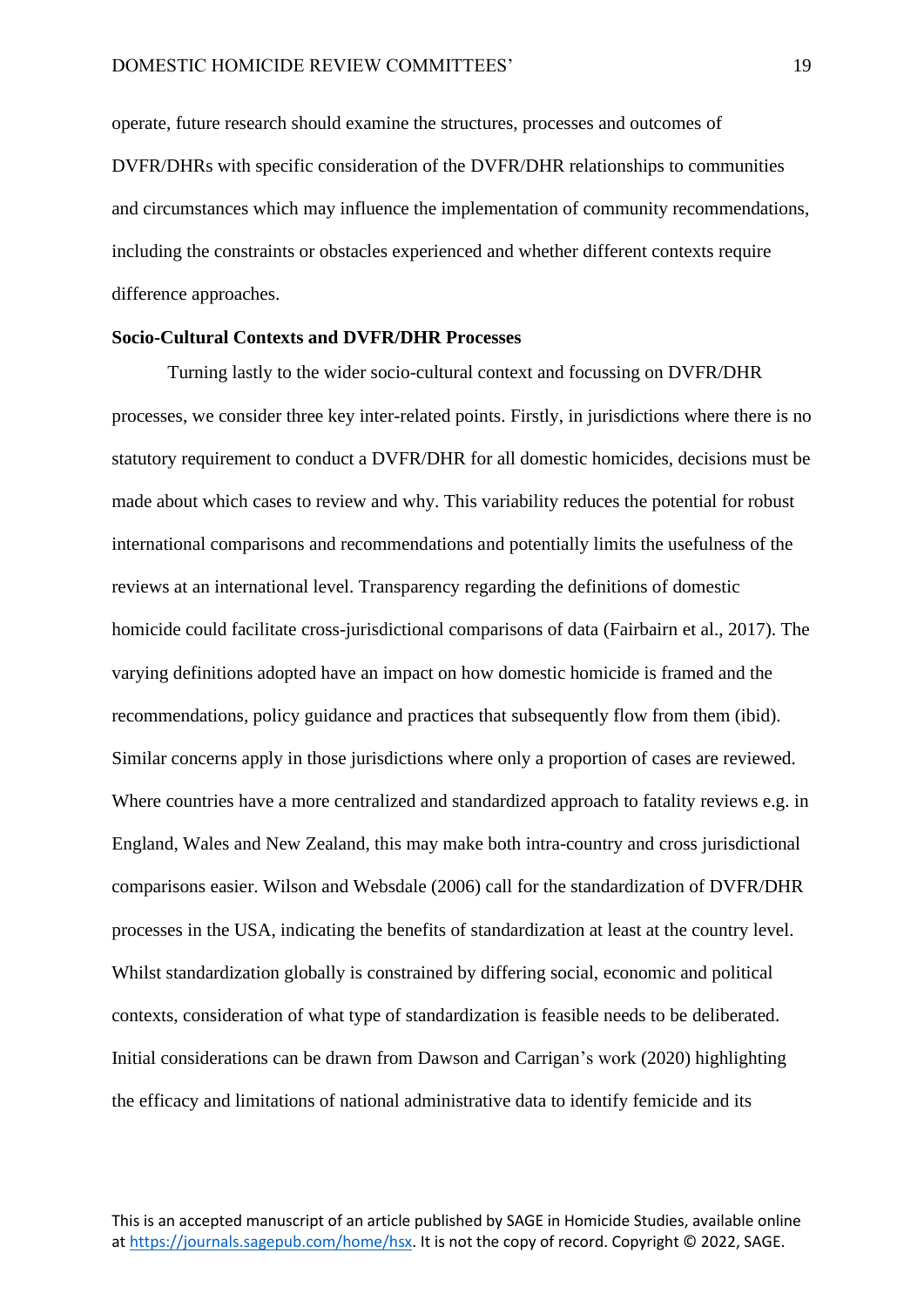subtypes. A similar approach could be explored to define and research other forms of family homicide.

Secondly, the funding of DVFR/DHRs also varies across jurisdictions and this impacts on the number of cases reviewed, particularly in the US where numbers of domestic homicides are high (Pow et al. 2015). Whilst acknowledging that this makes it unfeasible for all cases to be reviewed, aiming to review a sample that is both representative and embraces diversity is desirable (see Albright et al, 2013; Websdale, 2003; Lehrner & Allen, 2009). It is acknowledged that DVFR/DHRs are resource intensive and the instability of funding in some jurisdictions makes it difficult for the review teams to consistently produce reports (Sheehy, 2017). However, Sheehy (2017), writing from a Canadian context, also highlights the challenges of state funding such as inadequate resourcing to conduct reviews, a reluctance to enact laws to ensure compliance from state agencies, and difficulties in critically analysing the policies and practices of other state actors. Robinson et al. (2019) recommend an integrated approach to reviews incorporating adult protection and mental health reviews in Wales. Whilst this approach has the advantage of reducing duplication in a small resourcepoor jurisdiction, the centring of victims' experiences of DVA may be in danger of being obfuscated.

Thirdly, the question of whether scarce resources are being well utilised is pertinent, specifically regarding the accessibility of DVFR/DHRs and the implementation of their recommendations. For relevant organisations to utilize the learning from DVFR/DHRs, access to the published reports is necessary. UK studies (Benbow et al., 2019; Authors et al., 2019) suggest that DVFR/DHR reports should be readily accessible for research and subject to regular review so that learning from DVFR/DHRs is maximized. The difficulties in obtaining DVFR/DHRs in England and Wales for research purposes has been documented (Benbow et al., 2019; Bridger et al., 2017; Sharp-Jeffs & Kelly, 2016). Jaffe et al. (2013)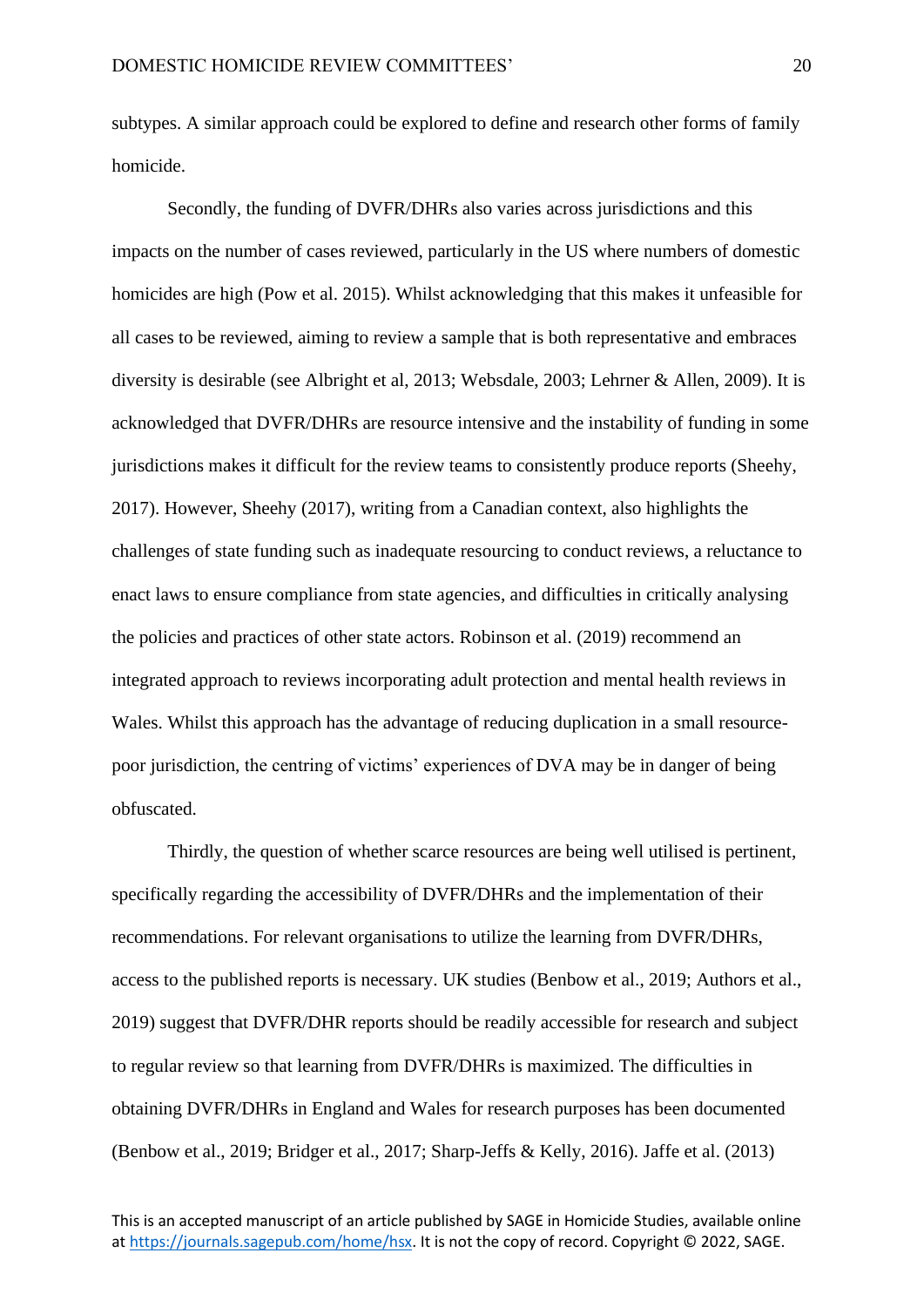propose a national website similar to the US National Domestic Violence Fatality Review Initiative which provides technical assistance to review teams as well as state reports, documents and resources.

Implementation shortfalls represent a lost opportunity to embed learning, new policies and practices and to understand subsequently whether systems have changed or responses to those experiencing DVA have improved. DVFR/DHRs offer a unique opportunity to assess recommendations over time and to make a real difference to victims of DVA. Even in jurisdictions such as England and Wales, where there is a statutory requirement to carry out a DVFR/DHR, there is no statutory requirement to report on whether recommendations made in the review have been implemented or on the barriers and enablers to implementation. Bugeja et al. (2015) found that only seven jurisdictions globally mandated a response to recommendations or had mechanisms for monitoring recommendations. The recommendations may well have financial costs and the wider socio-political environment is also key as different nation-states make different choices about provision of specialist DVA services. Pow et al. (2015: 216) highlight the political implications of moving forward to implement recommendations. The austerity-driven policies of the last ten years have not been conducive to implementing recommendations of DVFR/DHRs. Further, as our review found, few papers discuss evaluations of the impact of recommendations made (see also Chanmugam, 2014) and this is also a major gap in the domestic homicide field. To capitalise on learning from DVFR/DHRs, monitoring the recommendations themselves, their implementation as well as evaluating them for impact appears to be key. This requires adequate resourcing for the conduct of reviews as well as for implementing change. Incorporating feedback loops into the review process (Fish et al 2008) could increase the likelihood of recommendations being implemented and used to strengthen practice and policy.

This is an accepted manuscript of an article published by SAGE in Homicide Studies, available online a[t https://journals.sagepub.com/home/hsx.](https://journals.sagepub.com/home/hsx) It is not the copy of record. Copyright © 2022, SAGE.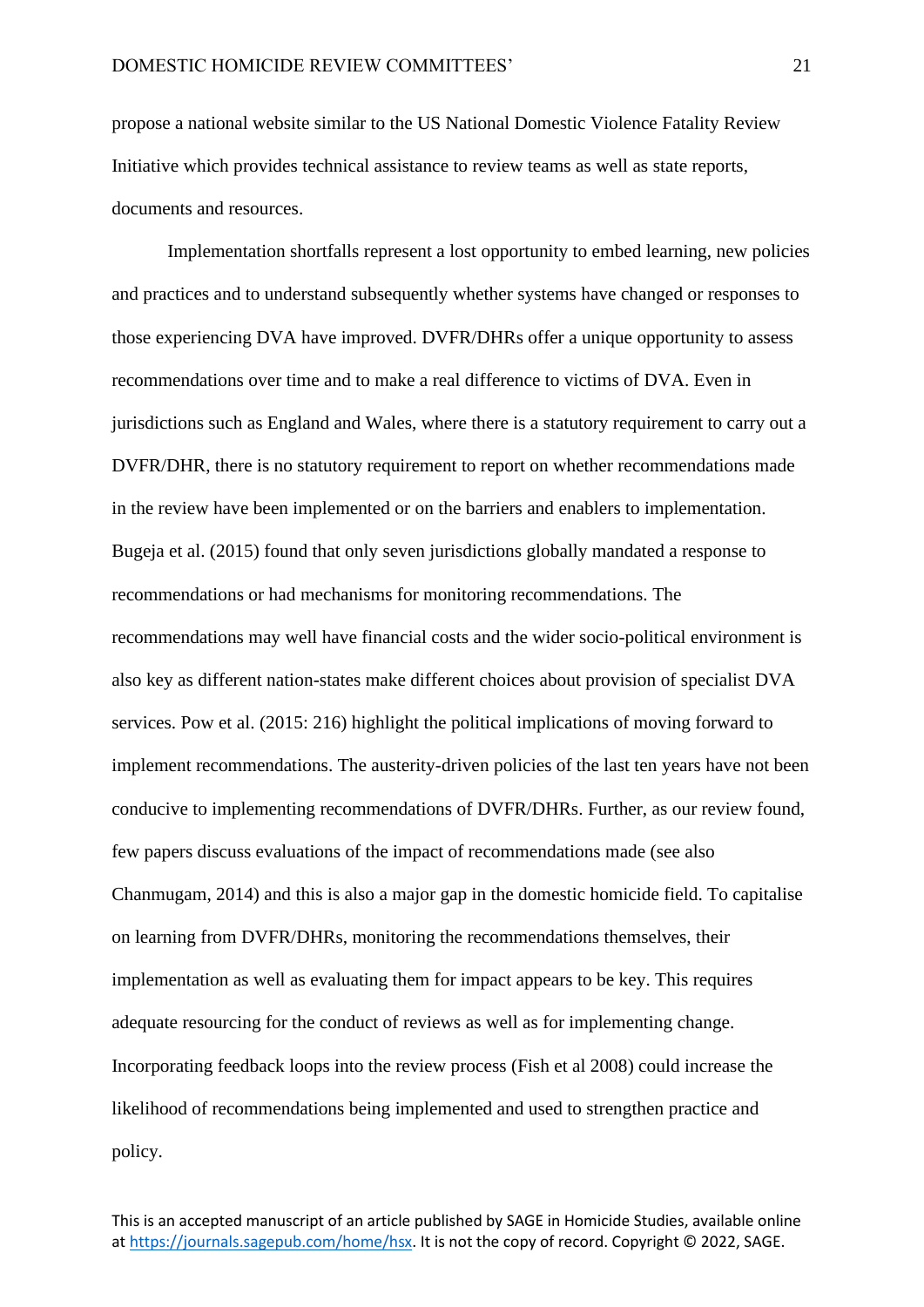#### **Conclusion**

This systematic review of the recommendations, impact and processes of DVFR/DHRs has generated valuable messages concerning selection of cases for review, the membership of review panels and review funding mechanisms for those jurisdictions currently in the process of introducing these reviews and for those seeking to refine and strengthen current review processes and outcomes. DVFR/DHR findings represent a key aspect of a public health response to DVA. Importantly, DVFR/DHRs bring together information about the individuals involved (i.e. victim and perpetrator) and the nature of their relationships (including family, friends and partners), the setting or community in which the violence occurs and the wider societal context (e.g. health, economic, education, social environment). In doing so, they help to facilitate i) identification and monitoring of the extent of problem, ii) recognition of possible risk and protective factors, iii) informing of the development and testing of strategies to prevent DVA and, iv) support implementation and evaluation of the adoption of evidence based approaches to tackling DVA and DH (Dahlberg et al., 2002). As well as allowing the development of recommendations from individual DVFR/DHRs that are relevant to specific community contexts, our review illustrates the benefits of looking across cases to identify common themes to support evidence-based approaches to tackling DVA and DH more widely. Based on existing literature and our review, future research recommendations include i) further understanding of how DVFR/DHR processes influence implementation of recommendations; ii) research on the impact on family members' involvement in DVFR/DHRs; iii) further research on the relationship between suicide and victims and perpetrators of domestic abuse. DVFR/DHRs have the potential to improve public awareness and responsiveness to DVA. Publishing DVFR/DHR figures and narratives serves to highlight the gendered nature of DVA and provides a powerful driver for governments to introduce relevant legislation and resource DVA services. To this end, it is essential that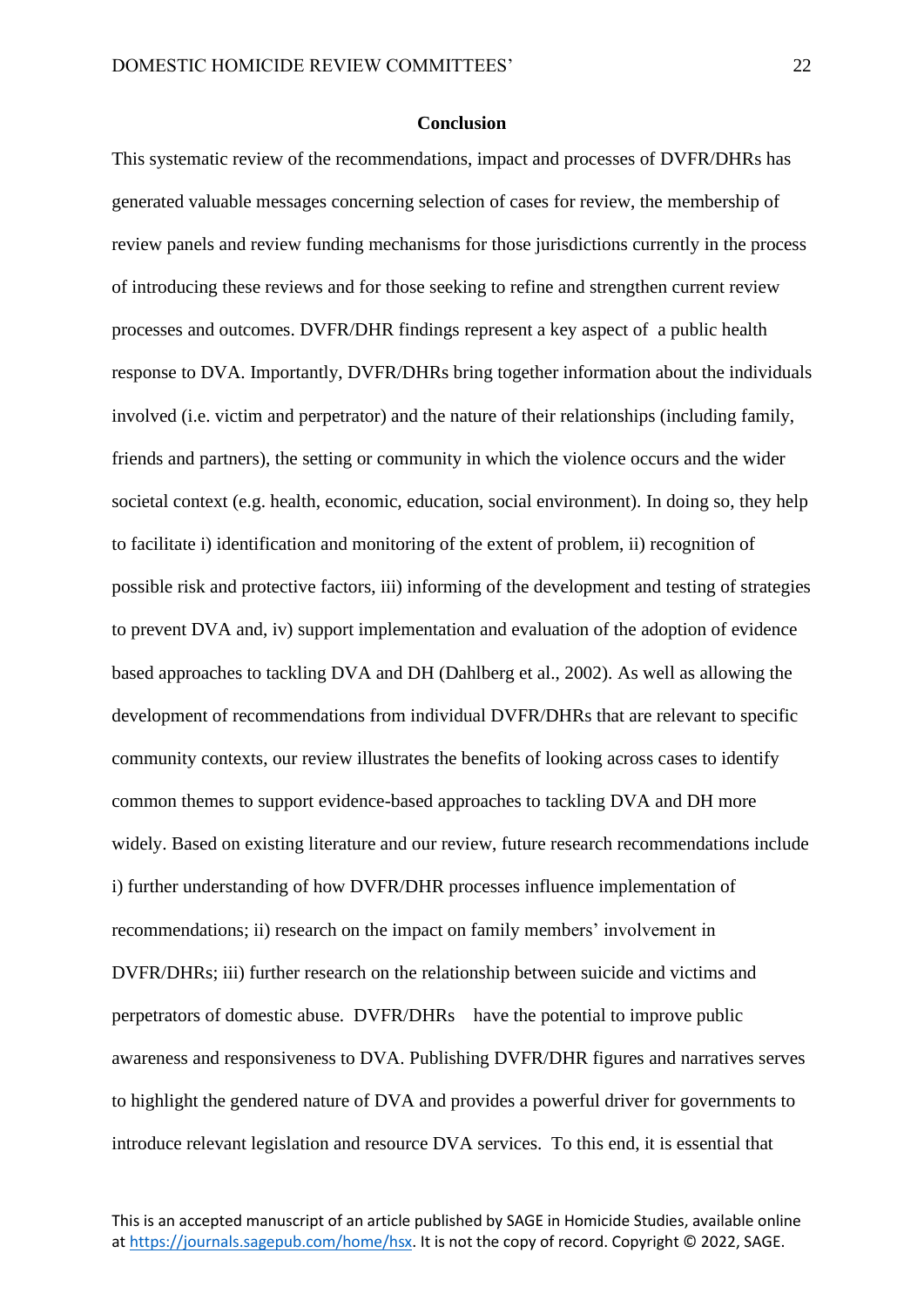these reports are centrally available and can be utilised to inform policy, public awareness, professional training and practice. Attending to the way in which DVFR/DHR recommendations can best be implemented and resourced might yield further benefit by strengthening responses to DVA.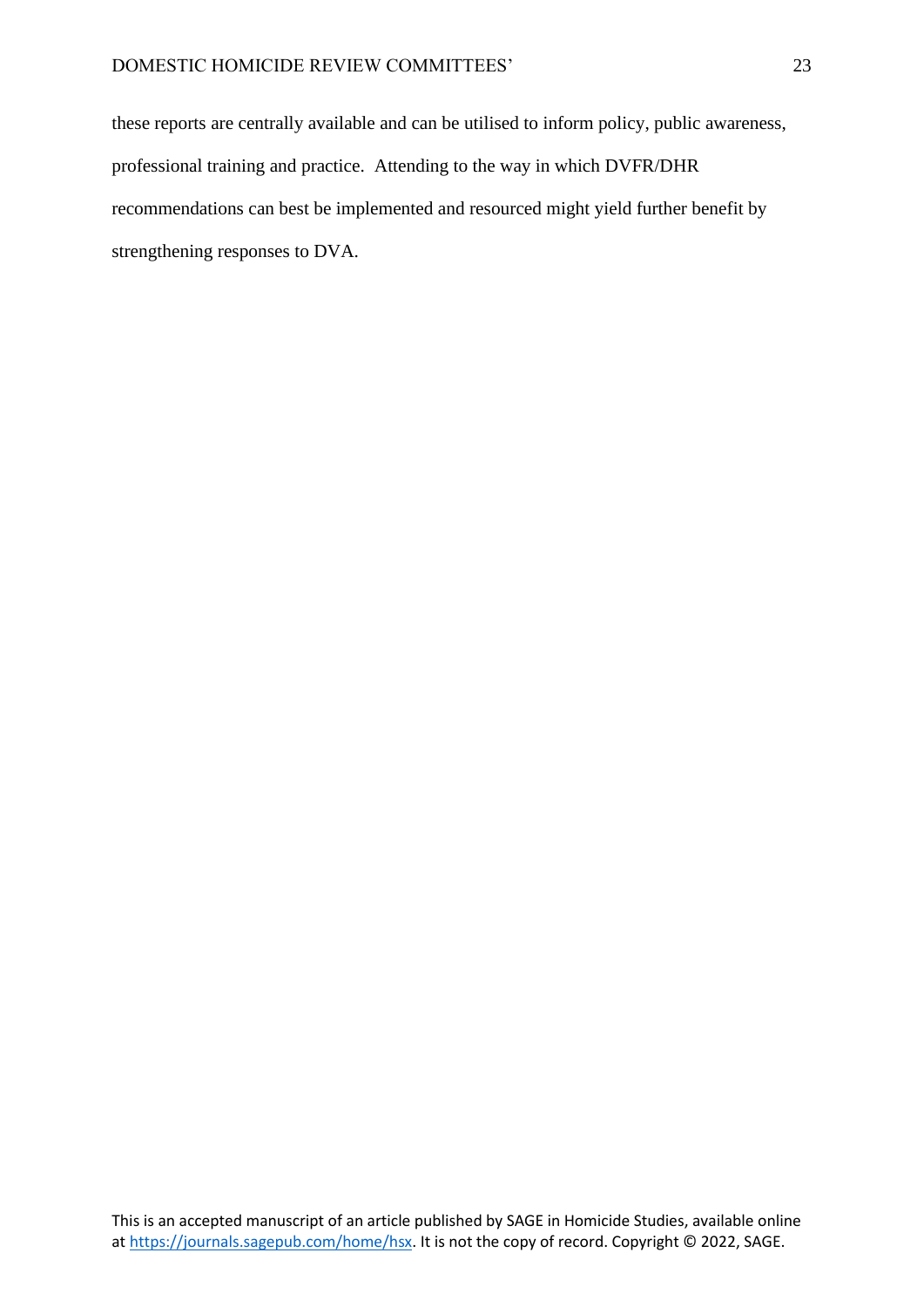#### **References**

- Albright, D., Banks, L., Broidy, L., Crandall, C., & Campos, G. (2013). Ethical conundrums in fatality review planning, data collection, and reporting: Viewing the work of review teams through the lens of evaluation. *Homicide Studies*, 17(4), 436-456.
- Alisic, E., Krishna, R.N., Groot, A., & Frederick, A.W. (2015). Children's mental health and well-being after parental intimate partner homicide: A systematic review. *Clinical and Child and Family Psychology Review*, 18(4), 328-345.
- Alisic, E., Groot, A., Snetselaar, H., Stroeken, T., & van de Putte, E. (2017). Children bereaved by fatal intimate partner violence: A population-based study into demographics, family characteristics and homicide exposure. *PloS ONE*, 12(10): e0183466.

<https://doi.org/10.1371/journal.pone.0183466>

- Authors (2004; 2012; 2019)
- Aromatris, E., & Munn, Z. (Eds.). (2017). *Joanna Briggs Institute Reviewer's Manual*. Joanna Briggs Institute. Available from https://reviewersmanual.joannabriggs.org/
- Benbow, S. M., Bhattacharyya, S., & Kingston, P. (2019). Older adults and violence: An analysis of Domestic Homicide Reviews in England involving adults over 60 years of age. *Ageing & Society*, 39(6), 1097-1121.
- Bent-Goodley, T. B. (2013). Domestic violence fatality reviews and the African American community. *Homicide Studies*, 17(4), 375-390.
- Bowman, A. (1997). Establishing domestic violence Death Review Teams. *Domestic Violence Report*, 83, 93-94.
- Bridger, E., Strang, H., Parkinson, J., & Sherman, L. W. (2017). Intimate partner homicide in England and Wales 2011–2013: Pathways to prediction from multi-agency domestic homicide reviews. *Cambridge Journal of Evidence-Based Policing*, 1(2–3), 93–104.

Butler, A., Buxton-Namisnyk, E., Beattie, S., Bugeja, L., Ehrat, H., Henderson, E., &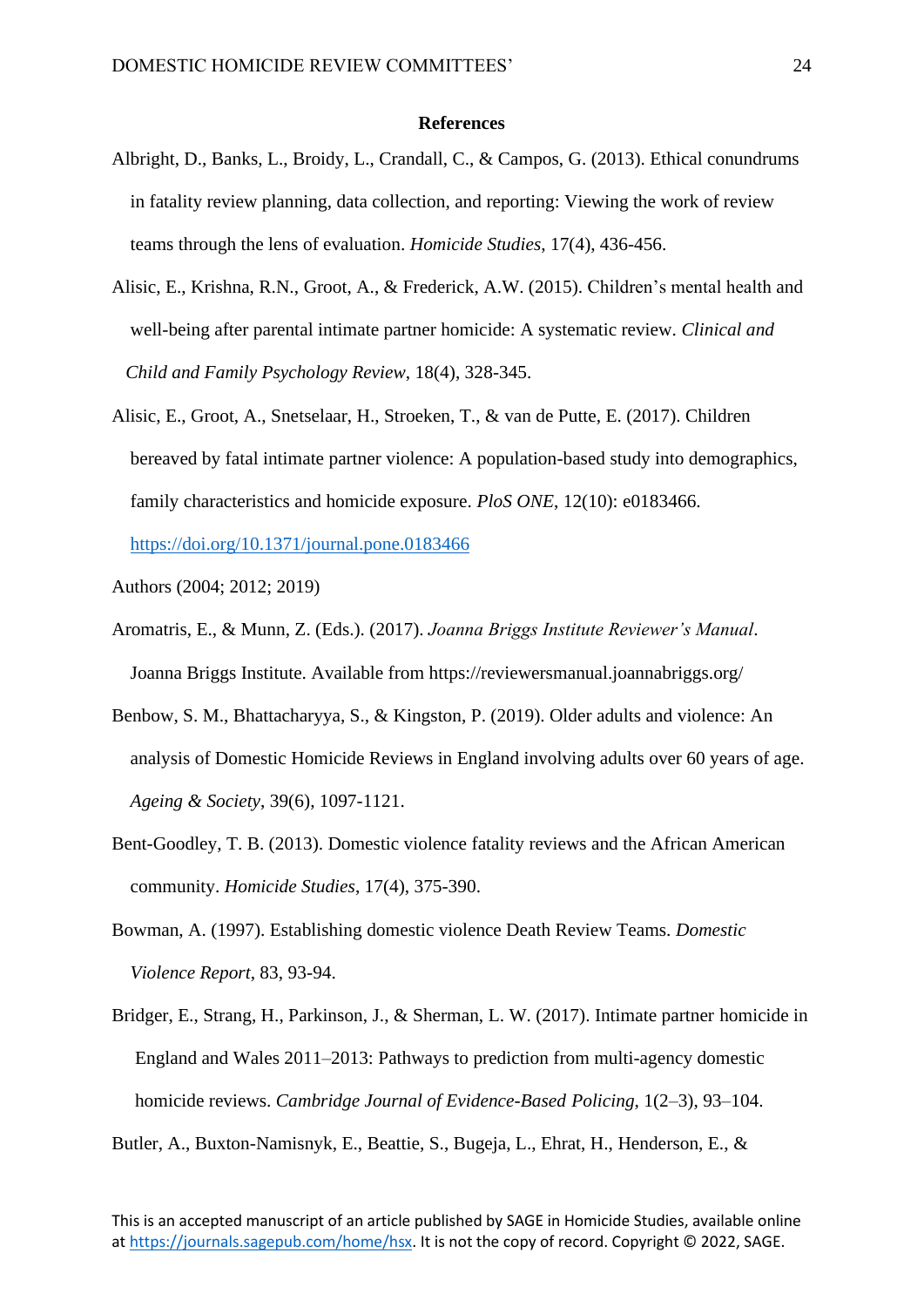Lamb, A. (2017). Australia. In M. Dawson (Ed.). *Domestic homicides and death reviews: An international perspective* (pp. 125-158). London: Palgrave Macmillan.

- Bugeja, L., Butler, A., Buxton, E., Ehrat, H., Hayes, M., McIntyre, SJ., & Walsh, C. (2013). The implementation of domestic violence death reviews in Australia. *Homicide Studies*, 17(4), 353–374. doi: 10.1177/1088767913494787
- Bugeja, L., Dawson, M., McIntyre, S. J., & Walsh, C. (2015). Domestic/family violence death reviews: An international comparison. *Trauma, Violence, & Abuse*, 16(2), 179-187.
- Campbell, J.C., Glass, N., Sharps, P.W., Laughon, K., & Bloom, T. (2007). Intimate partner homicide: Review and implications of research and policy. *Trauma, Violence, & Abuse*, 8(3). 246-269. doi: [10.1177/1524838007303505](https://doi.org/10.1177/1524838007303505)
- Chanmugam, A. (2014) Social work expertise and domestic violence fatality review teams. *Social Work*, 59(1), 73-80.

- Cross, P. (2017). What do domestic violence death review committees do? Luke's Place. Retrieved from: [http://lukesplace.ca/what-do-domestic-violence-deathreview-committees](http://lukesplace.ca/what-do-domestic-violence-deathreview-committees-) do/.
- Dahlberg L.L., & Krug, E.G. (2002). Violence: A global public health problem. In: E. Krug, L.L Dahlberg, J.A. Mercy, A.B. Zwi, & R. Lozano (Eds), *World report on violence and health* (pp. 1-21). World Health Organization.
- Dawson, M. (Ed.). (2017). *Domestic homicides and death reviews: An international perspective*. London: Palgrave Macmillan.
- Dawson, M. & Carrigan, M. (2020). Identifying femicide locally and globally: Understanding the utility and accessibility of sex/gender-related motives and indicators. *Current Sociology*. [doi.org/10.1177/0011392120946359](https://doi.org/10.1177%2F0011392120946359)

Dawson, M., Shanaaz Mathews, S., Abrahams, N., & Campbell, J. (2017). Death reviews in

Authors cite (2020).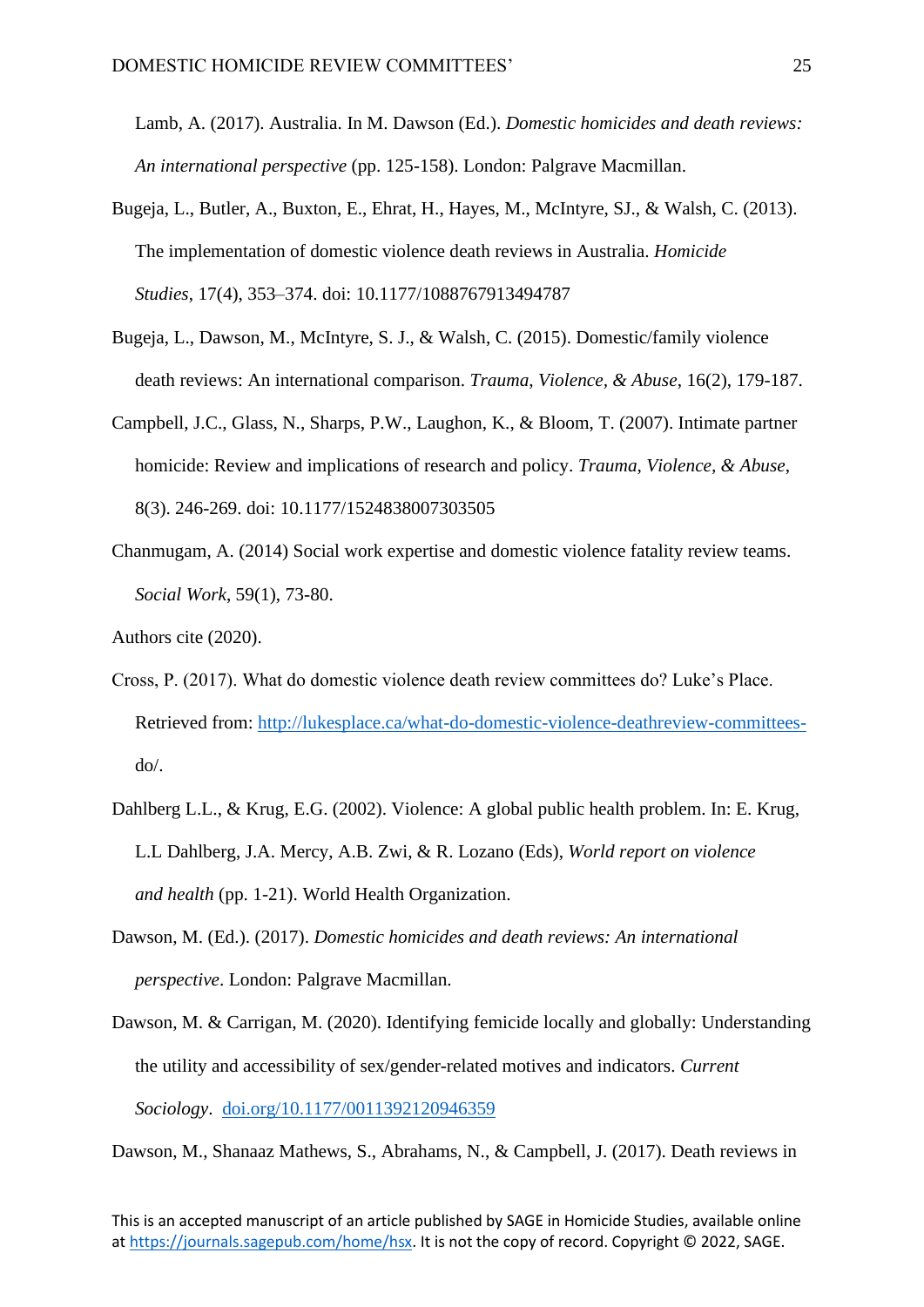the context of domestic homicide in low- to middle-income countries: South Africa as a case study. In M. Dawson (Ed.). *Domestic homicides and death reviews: An international perspective*, (pp. 345-372). London: Palgrave Macmillan.

- Devries, K., Watts, C., Yoshihama, M., Kiss, L., Blima Schraiber, L., Deyessa, N., Heise, L., Durrand, J., Mbwambo, J., Jansen, H., Berhane, Y., Ellsberg, M., & Garcia-Moreno, C. (2011). Violence against women is strongly associated with suicide attempts: Evidence from the WHO multi-country study on women's health and domestic violence against women. *Social Science and Medicine*, 73(1), 79-86.
- Dale, M., Celaya, A., & Mayer, S. (2017) Ethical conundrums in the establishment and operation of domestic/family violence fatality reviews. In M. Dawson (Ed.). *Domestic homicides and death reviews: An international perspective* (pp. 229-256). London: Palgrave Macmillan.
- Egger, M., Davey Smith, G., & Altman, D.G. (Eds.). (2001). *Systematic reviews in health care: Meta-analysis in context*. London: BMJ Books
- Fairbairn, J., Jaffe, P., & Dawson, M. (2017). Challenges in defining domestic homicide: Considerations for research and practice. In M. Dawson (Ed.). *Domestic homicide and death reviews: An international perspective* (pp. 201-228). London: Palgrave Macmillan.
- Fawcett, J., Starr, K., & Patel, A. (2008). *Now that we know: Findings and recommendations from the Washington State Domestic Violence Fatality Review*. Seattle, WA: Washington State Coalition Against Domestic Violence.
- Fish, S., Munro, E., & Bairstow, S. (2008). *Learning together to safeguard children. Developing a multi-agency systems approach for case reviews*. London: Social Care Institute for Excellence. Retrieved from<http://eprints.lse.ac.uk/id/eprint/51627>
- Gallagher, C. (2019, December 7). Domestic homicides far outstrip gangland murder, says commissioner. *The Irish Times*. Retrieved from<https://www.irishtimes.com/news/crime->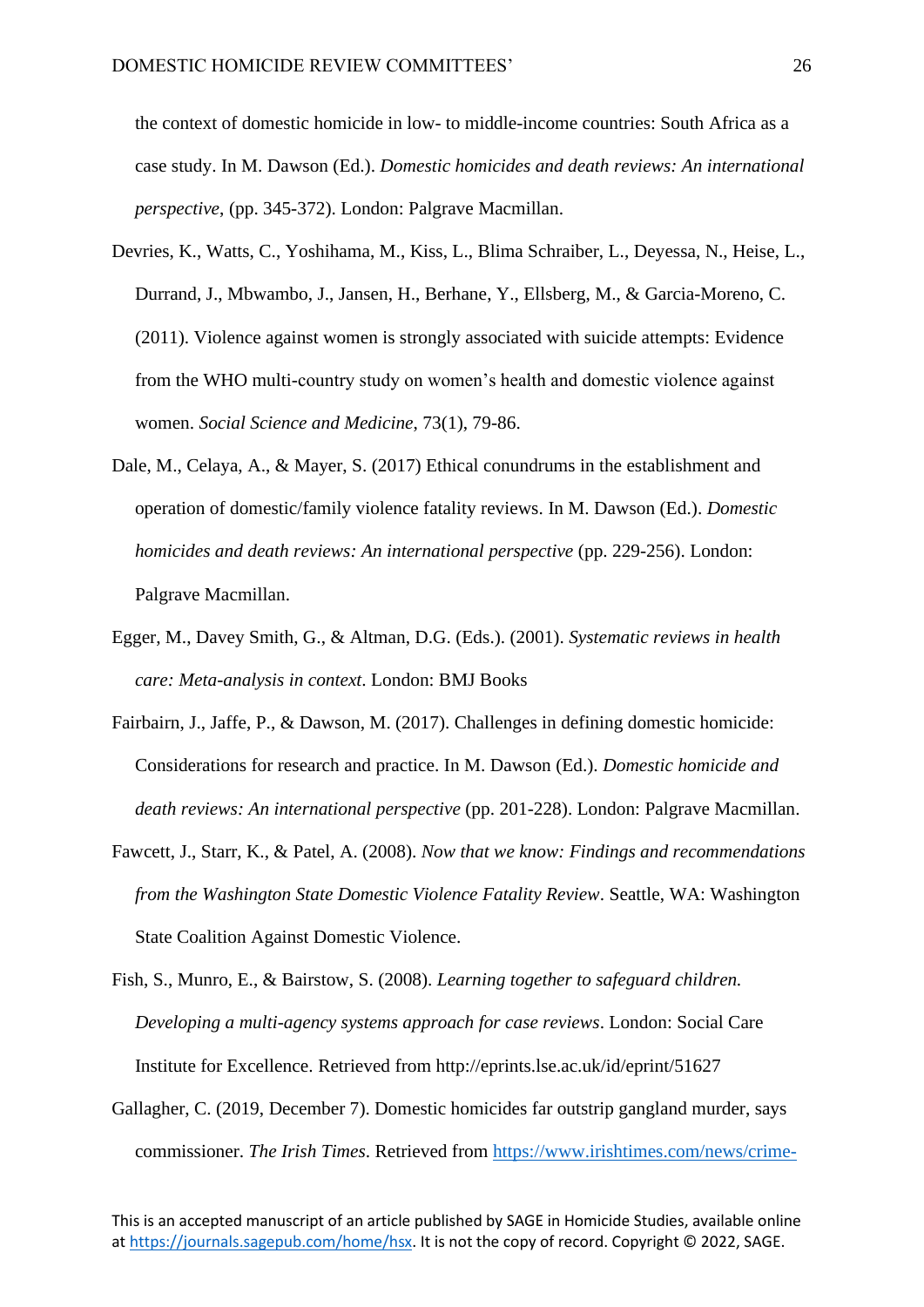and-law/domestic-homicides-far-outstrip-gangland-murder-says-commissioner-1.4107348

Grierson, J. (2020a, April 15). Domestic abuse killings 'more than double' amid Covid-19 lockdown. *The Guardian*. Retrieved from

 [https://www.theguardian.com/society/2020/apr/15/domestic-abuse-killings-more-than](https://www.theguardian.com/society/2020/apr/15/domestic-abuse-killings-more-than-) double-amid-covid-19-lockdown

Grierson, J. (2020b, February 13). Number of female homicide victims rises 10% in year. *The Guardian*. Retrieved from

 [https://www.theguardian.com/uk-news/2020/feb/13/female-homicide-victims-england](https://www.theguardian.com/uk-news/2020/feb/13/female-homicide-victims-england-) wales

- Higgins, J.P.T., Thomas, J., Chandler, J., Cumpston, M., Li, T., Page, M.J., & Welch, V.A. (Eds.). (2019). *Cochrane handbook for systematic reviews of interventions* (2<sup>nd</sup> ed.). Chichester, UK: John Wiley & Sons.
- Home Office. (2013). *Domestic homicide reviews: Common themes identified and lessons to be learned.* London: Home Office. Retrieved from [https://www.staffordshire.gov.uk/community/communitysafety/domestic/HomicideRevie](https://www.staffordshire.gov.uk/community/communitysafety/domestic/HomicideReviews/Home-Office-DHR-Lessons-to-be-Learned.pdf) [ws/Home-Office-DHR-Lessons-to-be-Learned.pdf](https://www.staffordshire.gov.uk/community/communitysafety/domestic/HomicideReviews/Home-Office-DHR-Lessons-to-be-Learned.pdf)
- Home Office. (2016). *Multi-agency statutory guidance for the conduct of domestic homicide reviews*. London: Home Office. Retrieved from [https://assets.publishing.service.gov.uk/government/uploads/system/uploads/attachment\\_d](https://assets.publishing.service.gov.uk/government/uploads/system/uploads/attachment_data/) [ata/f](https://assets.publishing.service.gov.uk/government/uploads/system/uploads/attachment_data/)ile/575273/DHR-Statutory-Guidance-161206.pdf

Home Office. (2016a) *Domestic homicide reviews: Key findings from analysis of domestic homicide review*s. London: Home Office. Retrieved from [https://assets.publishing.service.gov.uk/government/uploads/system/uploads/attachment\\_d](https://assets.publishing.service.gov.uk/government/uploads/system/uploads/attachment_data%20%20%20/file/575232/HO-Domestic-Homicide-Review-Analysis-161206.pdf) [ata /file/575232/HO-Domestic-Homicide-Review-Analysis-161206.pdf](https://assets.publishing.service.gov.uk/government/uploads/system/uploads/attachment_data%20%20%20/file/575232/HO-Domestic-Homicide-Review-Analysis-161206.pdf) 

Hong, Q.N., Fàbregues, S., Bartlett, G., Boardman, F., Cargo, M., Dagenais, P., Gagnon,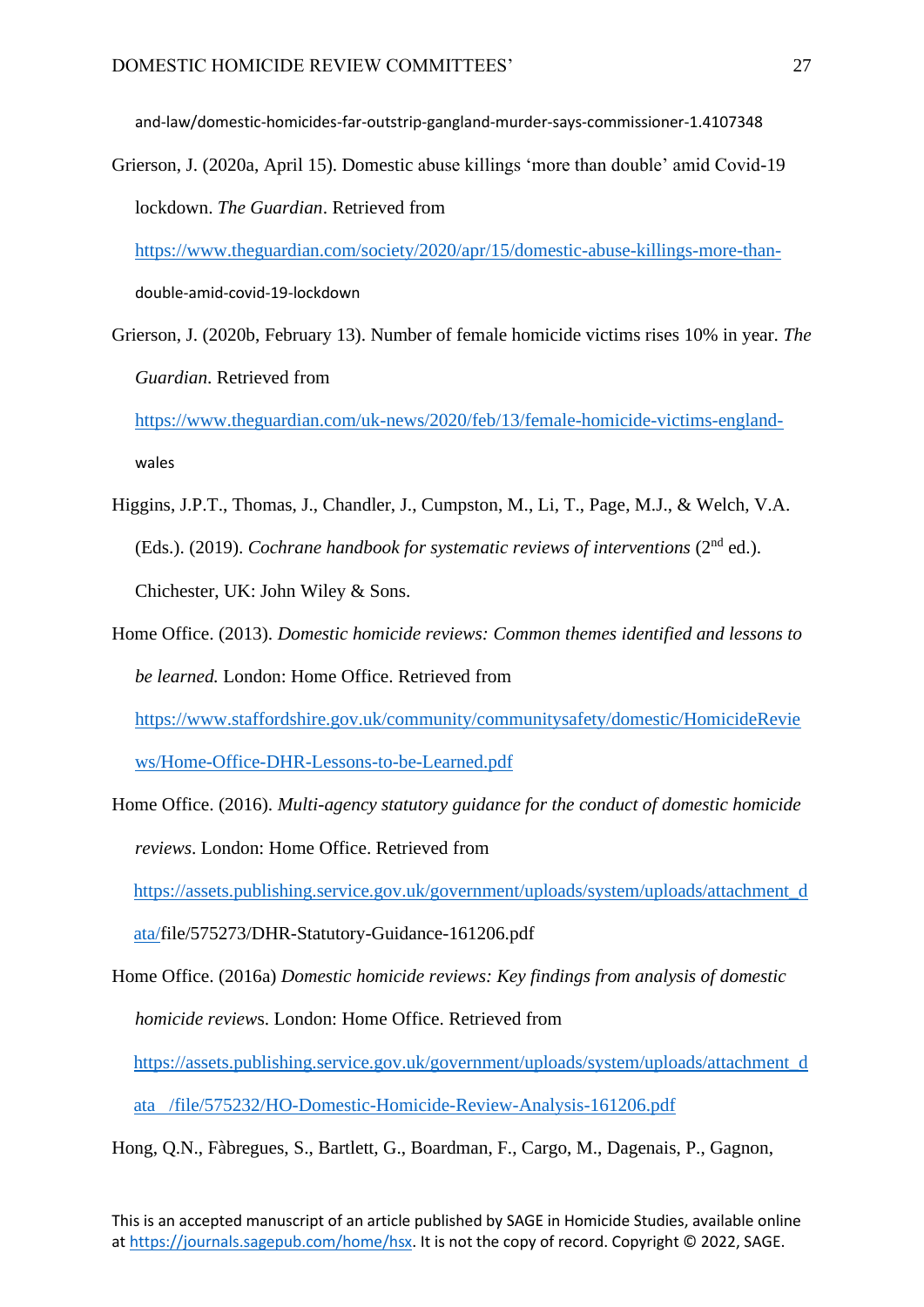M.P., Griffiths, F., Nicolau, B., O'Cathain, A., & Rousseau, M.C. (2018). The Mixed Methods Appraisal Tool (MMAT) version 2018 for information professionals and researchers. *Education for Information*, 34(4), 285-291.

- Jaffe, P. G., Dawson, M., & Campbell, M. (2013). Developing a national collaborative approach to prevent domestic homicides: Domestic homicide review committees.  *Canadian Journal of Criminology and Criminal Justice*, 55(1), 137-155.
- Jaffe, P. G., & Juodis, M. (2006). Children as victims and witnesses of domestic homicide: Lessons learned from domestic violence death review committees. *Juvenile and Family Court Journal*, 57(3), 13-28.
- Johnson, L., & Stylianou, A. M. (2020). Coordinated community responses to domestic violence: A systematic review of the literature. *Trauma, Violence, & Abuse*, [doi.org/10.1177/1524838020957984](https://doi.org/10.1177%2F1524838020957984)
- Lehrner, A., & Allen, N. E. (2009). Still a movement after all these years? Current tensions in the domestic violence movement. *Violence Against Women*, 15(6), 656-677.
- Mackintosh, T., & Swann, S. (2019, September 13). Domestic violence killings reach five year high. *The Guardian*. Retrieved from <https://www.bbc.co.uk/news/uk-49459674>
- McHardy, L. W., & Hofford, M. (1999). Domestic violence fatality reviews: Recommendations from a National summit. Reno, NV: National Council of Juvenile and Family Court Judges.
- McLaughlin, J., O'Carroll, R. E., & O'Connor, R. C. (2012). Intimate partner abuse and suicidality: A systematic review. *Clinical psychology review*, 32(8), 677-689.
- Morris, K., Brandon, M., & Tudor, P. (2015). Rights, responsibilities and pragmatic practices: Family participation in case reviews. *Child Abuse Review*, 24(3), 198–209.
- Mullane, F. (2017). The impact of family members' involvement in the domestic violence death review process. In M. Dawson (Ed.). *Domestic homicide and death reviews: An*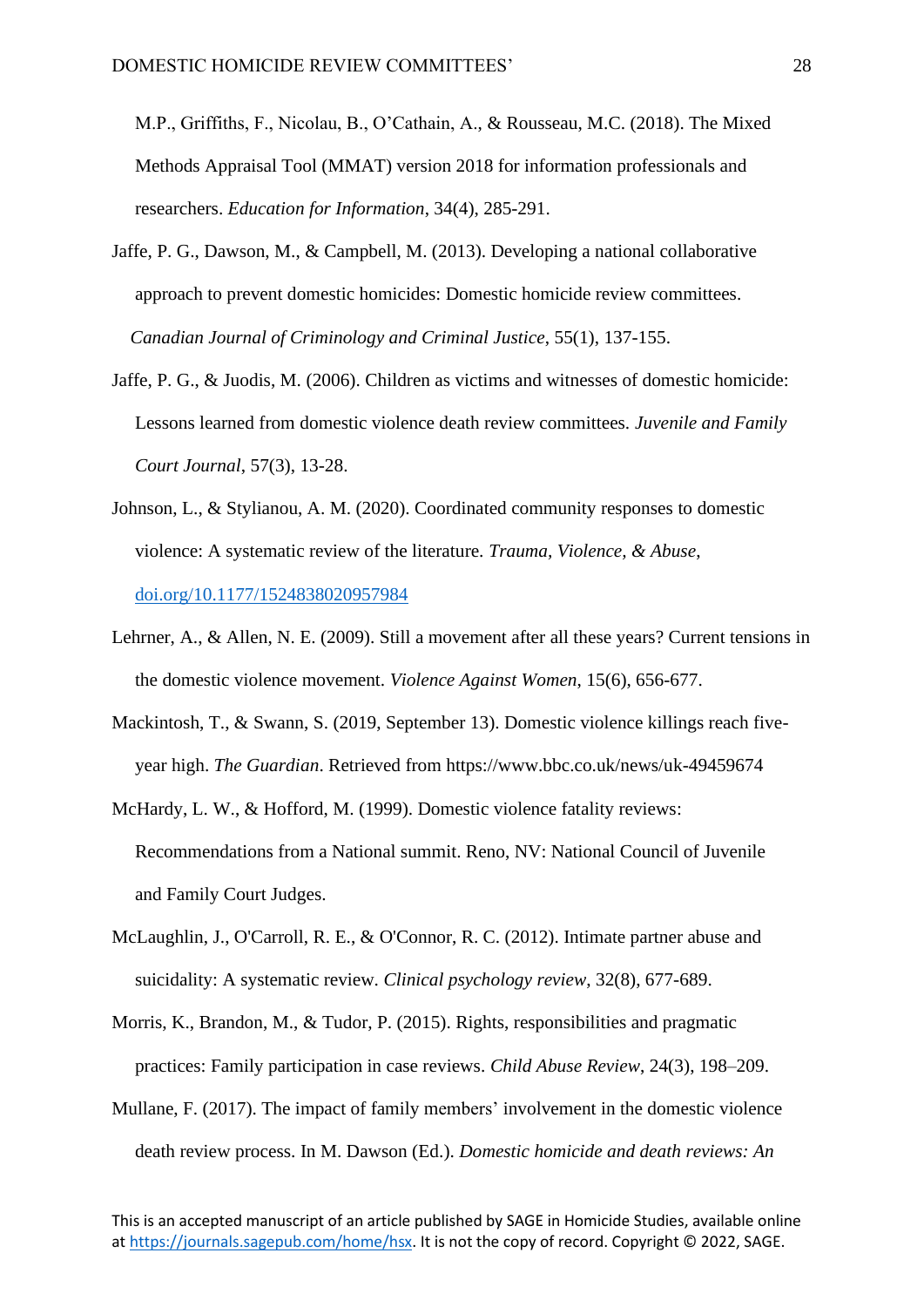*international Perspective* (pp. 257- 286). London: Palgrave Macmillan.

- Payton, J., Robinson, A., & Brookman, F. (2017). United Kingdom. In M. Dawson (Ed.). (2017). *Domestic homicides and death reviews: An international perspective* (pp. 91-123). London: Palgrave Macmillan
- Pettigrew, M., & Roberts, H. (2006). *Systematic reviews in the social sciences: A practical guide*. Oxford: Blackwell Publishing.
- Pobutsky, A., Brown, M., Nakao, L., & Reyes-Salvail, F. (2014). Results from the Hawaii domestic violence fatality review, 2000-2009. *Journal of Injury and Violence Research*, 6(2), 79 - 90.
- Pow, A. M., Murray, C. E., Flasch, P., Doom, E., & Snyder, M. (2015). Learning from experience: A content analysis of domestic violence fatality review team reports. *Partner Abuse*, 6(2), 197-216.
- Rahim, Z. (2019, September 13). Domestic violence killings 'reach five-year high.' *The Independent*. Retrieved from [https://www.independent.co.uk/news/uk/home](https://www.independent.co.uk/news/uk/home-) news/domestic-violence-abuse-murders-uk-statistics-five-years-cps-refuge-a9103811.html
- Reif, K., & Jaffe, P. (2019). Remembering the forgotten victims: Child-related themes in domestic violence fatality reviews. *Child Abuse & Neglect*, 98, 104223. [https:doi.org/10.1016/j.chiabu.2019.104223](https://doi.org/10.1016/j.chiabu.2019.104223)
- Robinson, A. L., Rees, A., & Dehaghani, R. (2019). Making connections: A multi disciplinary analysis of domestic homicide, mental health homicide and adult practice reviews. *The Journal of Adult Protection*, 21(1), 16-26.
- Salazar, L.F., Emshoff, J.G., Baker, C.K., & Crowly, T. (2007). Examining the behaviour of a system: An outcome evaluation of a coordinated community response to domestic violence. *Journal of Family Violence*, 22, 631-641. doi 10.1007/s10896-007-9116-9 Sanders-McDonagh, E., Neville, L., & Nolas, S. M. (2016). From pillar to post: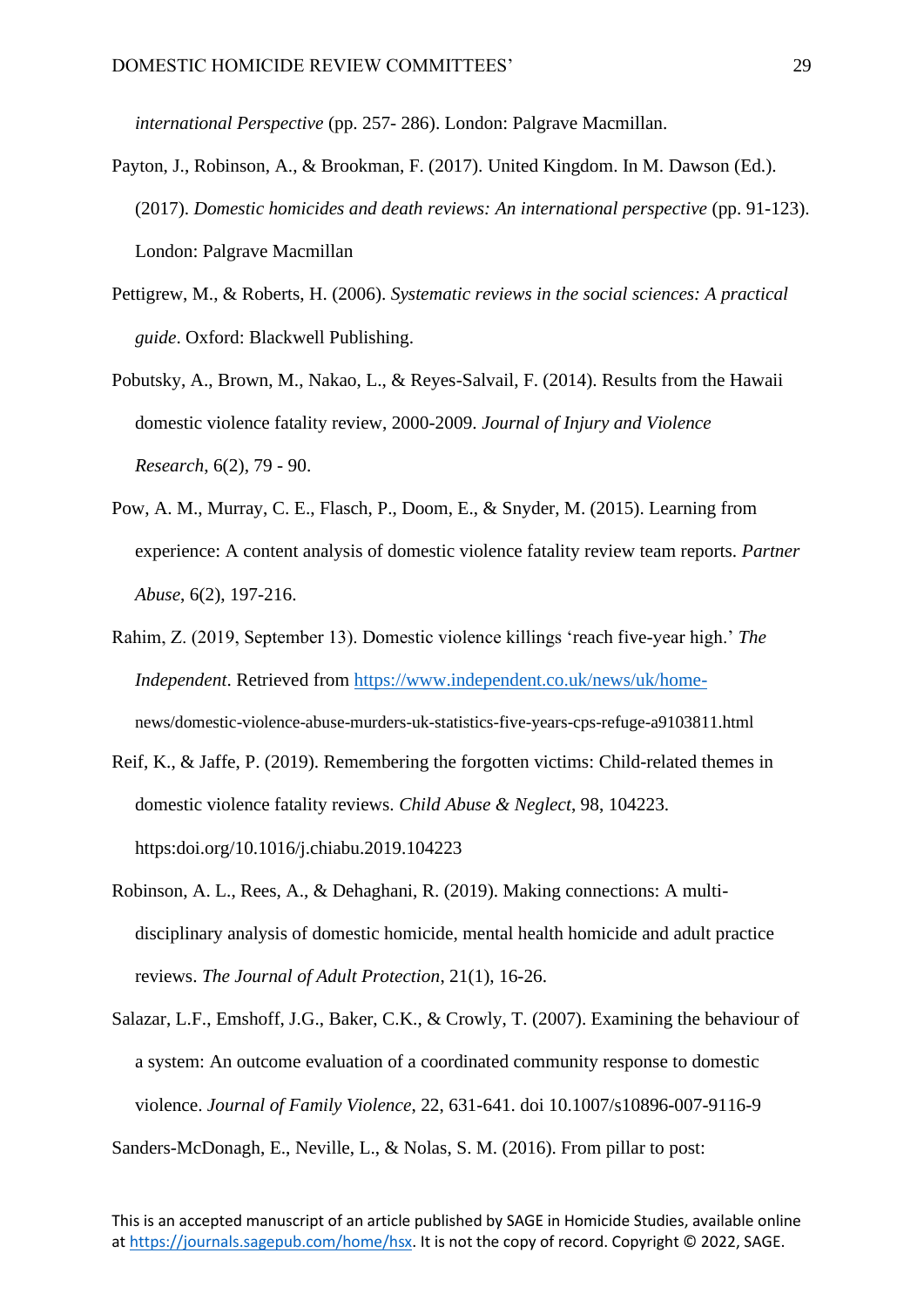Understanding the victimisation of women and children who experience domestic violence in an age of austerity. *Feminist Review*, 112(1), 60-76.

- Sharps-Jeff, N. and Kelly, L. (2016) Domestic Homicide Review (DHR) case analysis: Report for Standing Together. Retrieved from http://www.standingtogether.org.uk/sites/default/files/docs/STADV\_DHR\_Report\_Final.pdf
- Sheehy, E. (2017). A feminist reflection on domestic violence death reviews. In M. Dawson (Ed.). *Domestic homicide and death reviews: An international perspective* (pp. 373-402). London: Palgrave Macmillan.
- Storer, H. L., Lindhorst, T., & Starr, K. (2013). The domestic violence fatality review: Can it mobilize community-level change? *Homicide Studies*, 17(4), 418-435.
- Thompson, R.H. (2002). Confidentiality and the fatality review. *Fatality Review Bulletin*, 1(3), 1-6.
- Toledo, P. (2017). Criminalisation of femicide/feminicde in Latin American countries. *The Criminology, Victimology and Security Review*, 11(2), 42-60. doi: 10.14664/rcvs/724
- Tolmie, J., Wilson, D., & Smith, R. (2017). New Zealand. In M. Dawson (Ed.). *Domestic homicides and death reviews: An international perspective* (pp. 159-198). London: Palgrave Macmillan.
- UN Women. (2020). Facts and figures: Ending violence against women. Retrieved from [https://www.unwomen.org/en/what-we-do/ending-violence-against-women/facts-and](https://www.unwomen.org/en/what-we-do/ending-violence-against-women/facts-and-%20%20%20%20figures)[figures](https://www.unwomen.org/en/what-we-do/ending-violence-against-women/facts-and-%20%20%20%20figures)
- United Nations Office on Drugs and Crime (UNODC). (2018). Global study on homicide: Gender-related killing of women and girls. Vienna: United Nations. Retrieved from [https://www.unodc.org/documents/data-and-analysis/GSH2018/GSH18\\_Gender](https://www.unodc.org/documents/data-and-analysis/GSH2018/GSH18_Gender-%20related_killing_of_women_and_girls.pdf)[related\\_killing\\_of\\_women\\_and\\_girls.pdf](https://www.unodc.org/documents/data-and-analysis/GSH2018/GSH18_Gender-%20related_killing_of_women_and_girls.pdf)

United Nations Office on Drugs and Crime (UNODC). (2019). Global study on homicide: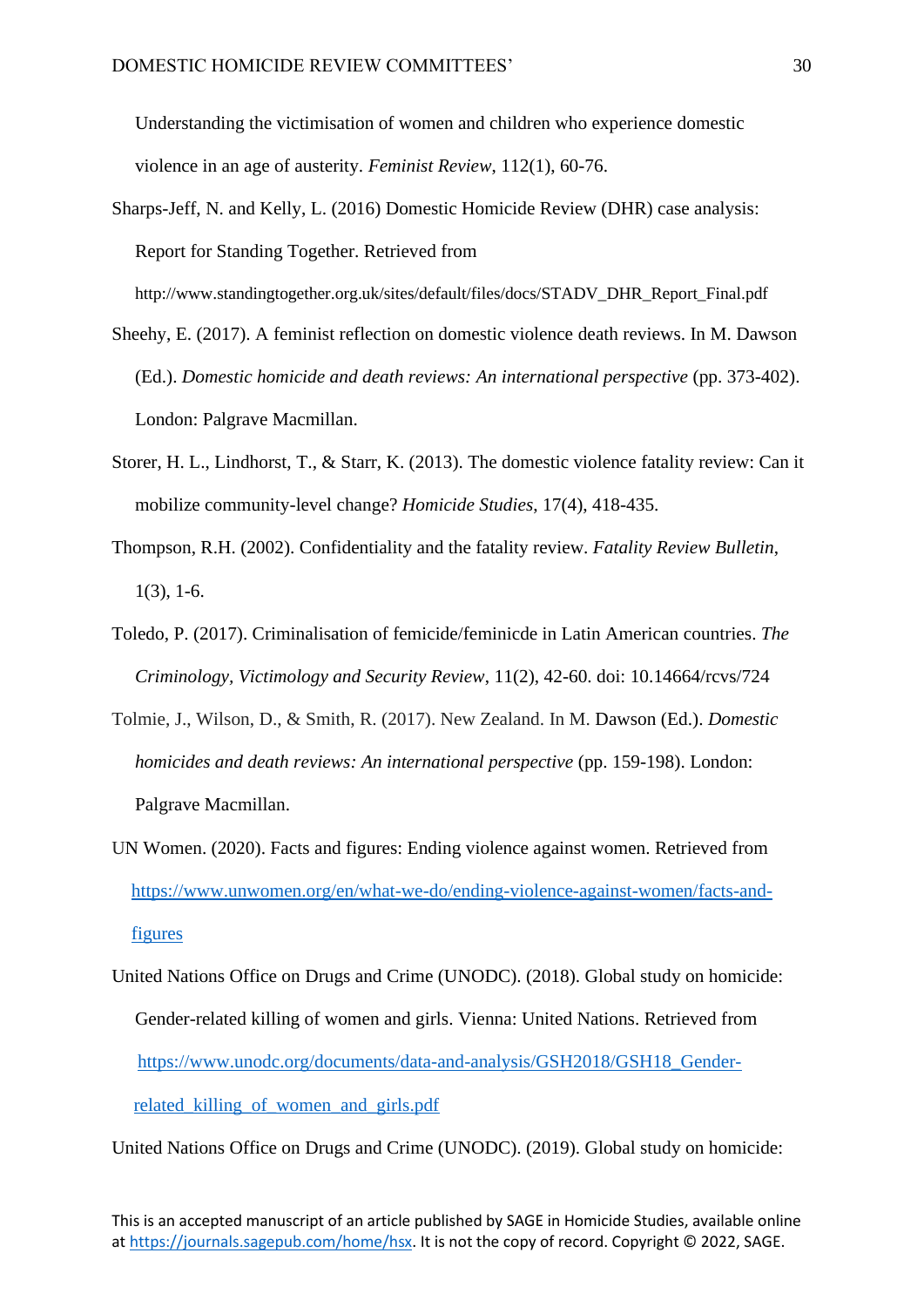Gender-related killing of women and girls. Vienna: United Nations. Retrieved from [https://www.unodc.org/documents/data-and-analysis/gsh/Booklet\\_5.pdf](https://www.unodc.org/documents/data-and-analysis/gsh/Booklet_5.pdf)

- Watt, K. A. (2003). Understanding risk factors for intimate partner femicide: The role of Domestic Violence Fatality Review Teams. In A. C. Baldry & F. W. Winkel (Eds.), *Intimate partner violence prevention and intervention: The risk assessment and management approach* (pp. 45-60). New York, NY: Nova Science Publishers.
- Websdale, N. (1999). *Understanding domestic homicide*. Boston: Northeastern University Press.
- Websdale, N. (2003). Reviewing domestic violence deaths. *National Institute of Justice Journal*, 250, 26-31.
- Websdale, N. (2012). Community, civic engagement, and democracy. The case of domestic violence fatality review. *National Civic Review*, 2, 27 - 33.
- Websdale, N. (2020). Domestic violence fatality review: The state of the art. In R. Geffner et al. (Eds.). *Handbook of Interpersonal Violence Across the Lifespan* (pp. 1-23). Basel, Switzerland: Springer International Publishing.<https://doi.org/10.1007/978-3-319-62122-> 7\_133-1
- Websdale, N., Celaya, A., & Mayer, S. (2017). United States. In M. Dawson (Ed.). *Domestic homicides and death reviews: An international perspective*. (pp 27-57). London: Palgrave Macmillan.
- Websdale, N., Town, M., & Johnson, B. (1999). Domestic violence fatality reviews: From a culture of blame to a culture of safety. *Juvenile & Family Court Journal*, 50, 61-75. <https://doi.org/10.1111/j.1755-6988.1999.tb00800.x>
- World Health Organization (WHO). (2020). Covid-19 and violence against women. What the health sector/system can do. Retrieved from

https://apps.who.int/iris/bitstream/handle/10665/331699/WHO-SRH-20.04-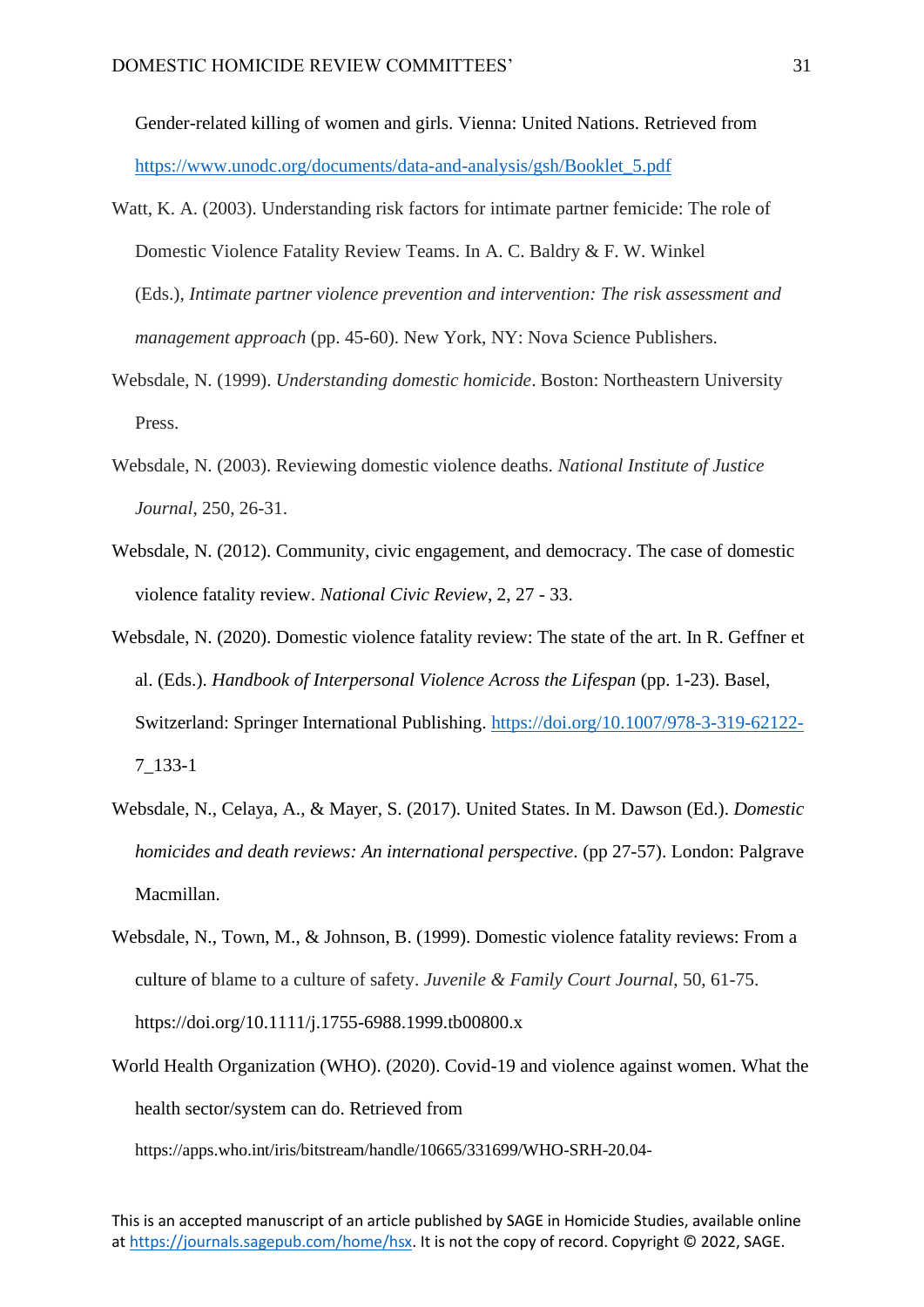eng.pdf?sequence=1&isAllowed=y

Wilson, J. S., & Websdale, N. (2006). Domestic violence fatality review teams: An interprofessional model to reduce deaths. *Journal of Interprofessional Care*, 20, 535-544.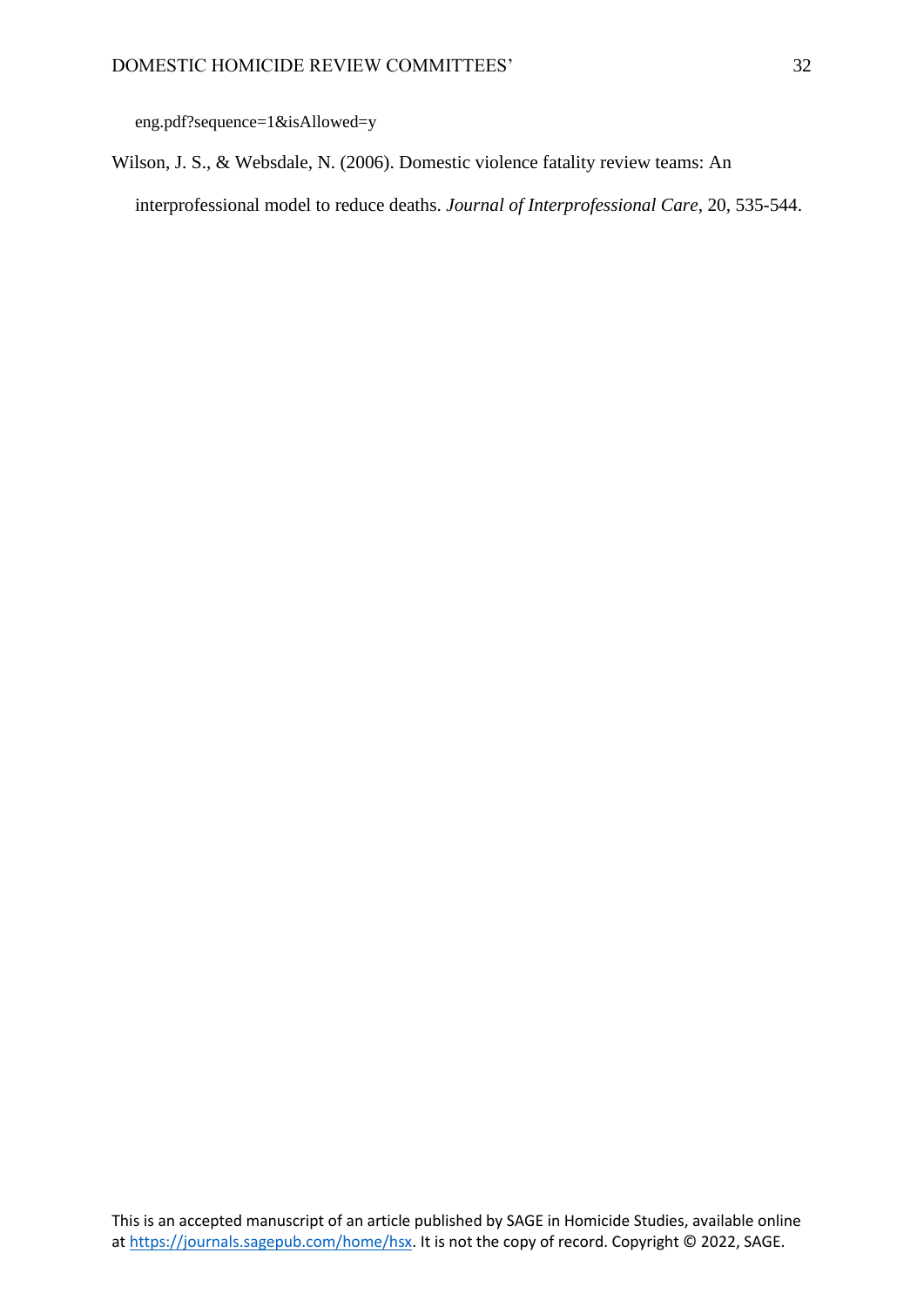Table 1. Quality appraisal of studies using the design specific questions from the Mixed Methods Appraisal Tool (MMAT; Hong et al., 2018) and quality criteria for assessing systematic review (Pettigrew & Roberts, 2006).

| <b>Study</b>               | <b>MMAT Study Design Criteria</b> |                                        |                               |                        |                                                                                      |                              |         |                                |                           |  |  |
|----------------------------|-----------------------------------|----------------------------------------|-------------------------------|------------------------|--------------------------------------------------------------------------------------|------------------------------|---------|--------------------------------|---------------------------|--|--|
| <b>Oualitative Studies</b> |                                   |                                        |                               |                        |                                                                                      |                              |         |                                |                           |  |  |
|                            | Is the qualitative                |                                        | Are the qualitative data      |                        | Are the findings                                                                     | Is the interpretation of     |         | Is there coherence between     |                           |  |  |
|                            | approach appropriate to           |                                        | collection methods adequate   |                        | adequately derived                                                                   | results sufficiently         |         |                                | qualitative data sources, |  |  |
|                            | answer the research               |                                        | to address the research       |                        | from the data?                                                                       | substantiated by data?       |         | collection, analysis and       |                           |  |  |
|                            | question?                         |                                        | question?                     |                        |                                                                                      |                              |         |                                | interpretation?           |  |  |
| Albright et al. (2015)     | Yes                               |                                        | Yes                           |                        | Yes                                                                                  | Yes                          |         | Yes                            |                           |  |  |
| Benbow et al. (2019)       | Yes                               |                                        | Yes                           |                        | Yes                                                                                  | Yes                          |         |                                | Yes                       |  |  |
| Bent-Goodley (2013)        | Can't tell                        |                                        | Can't tell                    |                        | Can't tell                                                                           | Can't tell                   |         | Can't tell                     |                           |  |  |
| Pow et al. (2015)          | Yes                               |                                        | Yes<br>Yes                    |                        | Yes                                                                                  |                              |         | Yes                            |                           |  |  |
| Reif and Jaffe (2019)      | Yes                               |                                        | Yes                           |                        | Yes                                                                                  | Yes                          |         | Yes                            |                           |  |  |
| Robinson et al. (2019)     | Yes                               |                                        | Yes                           |                        | Yes                                                                                  | Yes                          |         | Yes                            |                           |  |  |
|                            |                                   |                                        | <b>Quantitative Studies</b>   |                        |                                                                                      |                              |         |                                |                           |  |  |
| Is the sampling strategy   |                                   | Is the sample representative           |                               |                        | Are the measurements                                                                 | Is the risk of nonresponse   |         | Is the statistical analysis    |                           |  |  |
| relevant to address the    |                                   | of the target population?              |                               |                        | bias low?<br>appropriate?                                                            |                              |         |                                | appropriate to answer the |  |  |
|                            | research question?                |                                        |                               |                        |                                                                                      |                              |         | research question?             |                           |  |  |
| Jaffe and Joudis (2006)    | Yes                               | N <sub>o</sub>                         |                               |                        | Yes                                                                                  | Can't tell                   |         |                                | Yes                       |  |  |
| Pobutsky et al. (2014)     | Yes                               |                                        | Can't tell                    |                        | Yes                                                                                  | Yes                          |         | Yes                            |                           |  |  |
| Storer et al. (2013)       | Yes                               | Can't tell                             |                               | Yes                    |                                                                                      | N <sub>o</sub>               |         | Yes                            |                           |  |  |
|                            |                                   |                                        | <b>Mixed Methods</b>          |                        |                                                                                      |                              |         |                                |                           |  |  |
|                            | Is there an adequate              |                                        | Are the different             | Are the outputs of the |                                                                                      | Are divergences and          |         | Do the different               |                           |  |  |
|                            | rationale for using a             | components of the study                |                               | integration of         |                                                                                      | inconsistencies between      |         | components of the study        |                           |  |  |
|                            | mixed-methods design              | effectively integrated to              |                               | qualitative and        |                                                                                      | quantitative and qualitative |         | adhere to the quality criteria |                           |  |  |
|                            | to address the research           | answer the research                    |                               | quantitative           |                                                                                      | results adequately           |         | of each tradition of the       |                           |  |  |
| question?                  |                                   | question?                              |                               | components adequately  |                                                                                      | addressed?                   |         | methods involved?              |                           |  |  |
|                            |                                   |                                        |                               |                        | interpreted?                                                                         |                              |         |                                |                           |  |  |
| Authors et al. (2019)      | No                                |                                        | Yes                           |                        | Yes                                                                                  | Yes                          |         |                                | Can't tell                |  |  |
|                            |                                   |                                        |                               |                        | Criteria for Assessing the Quality of Systematic Reviews (Pettigrew & Roberts, 2006) |                              |         |                                |                           |  |  |
|                            | Are the review's                  | Is the literature                      | Did the reviewers             |                        | Did the reviewers                                                                    | If there was a               |         | Was study                      | Were the                  |  |  |
|                            | inclusion and                     | search likely to<br>assess the quality |                               | take study quality     |                                                                                      | statistical                  | hetero- |                                | reviewer's                |  |  |
|                            | exclusion criteria                |                                        | have uncovered<br>of included |                        | into account in                                                                      | summary (meta-               | geneity |                                | conclusions               |  |  |
|                            | described and                     | all relevant                           | studies?                      |                        | summarizing their                                                                    | analysis), was it            |         | assessed?                      | supported by the          |  |  |
|                            | appropriate?                      | studies?                               |                               |                        | results?                                                                             | appropriate?                 |         |                                | results of the            |  |  |
|                            |                                   |                                        |                               |                        |                                                                                      |                              |         |                                | studies reviewed?         |  |  |
| Bugeja et al. (2015)       | No                                | N <sub>o</sub>                         | No                            |                        | N <sub>o</sub>                                                                       | No applicable                |         | N <sub>o</sub>                 | Yes                       |  |  |

This is an accepted manuscript of an article published by SAGE in Homicide Studies, available online at [https://journals.sagepub.com/home/hsx.](https://journals.sagepub.com/home/hsx) It is not the copy of record. Copyright © 2022, SAGE.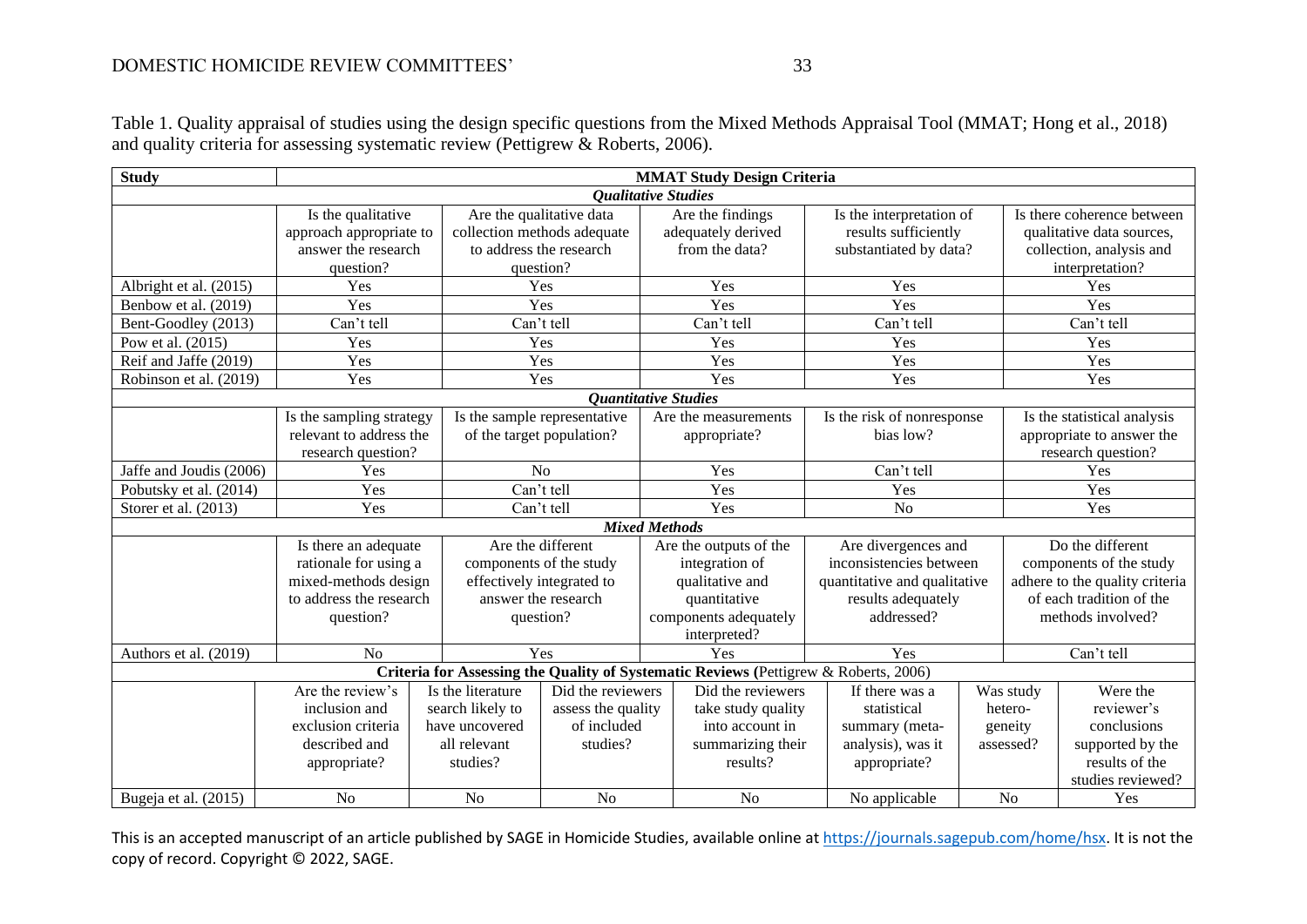| <b>Study</b>                 | <b>Type of Recommendation</b>  | <b>Training &amp; Awareness</b> | <b>Service Provision</b> | <b>Resources</b> | <b>Prevention Programs</b> | <b>Community-wide Changes</b> |
|------------------------------|--------------------------------|---------------------------------|--------------------------|------------------|----------------------------|-------------------------------|
| Albright (2013) <sup>a</sup> | Policy & Practice              |                                 |                          |                  |                            |                               |
|                              | <b>DHR Process &amp; Teams</b> |                                 |                          |                  |                            |                               |
| <b>Benbow</b> (2019)         | Policy & Practice              |                                 |                          |                  |                            |                               |
|                              | <b>DHR Process &amp; Teams</b> |                                 |                          |                  |                            |                               |
| Bent-Goodley (2013)          | Policy & Practice              |                                 |                          |                  |                            |                               |
|                              | <b>DHR Process &amp; Teams</b> |                                 |                          |                  |                            |                               |
| Bugeja $(2015)^b$            | Policy & Practice              |                                 |                          |                  |                            |                               |
|                              | <b>DHR Process &amp; Teams</b> |                                 |                          |                  |                            |                               |
| Jaffe (2006)                 | Policy & Practice              |                                 |                          | $\mathcal{N}$    |                            |                               |
|                              | <b>DHR Process &amp; Teams</b> |                                 |                          |                  |                            |                               |
| Pobutsky (2014)              | Policy & Practice              |                                 |                          |                  |                            |                               |
|                              | <b>DHR Process &amp; Teams</b> |                                 |                          |                  |                            |                               |
| Pow $(2015)$                 | Policy & Practice              |                                 |                          |                  |                            |                               |
|                              | <b>DHR Process &amp; Teams</b> |                                 |                          |                  |                            |                               |
| Reif (2019)                  | Policy & Practice              |                                 |                          |                  |                            |                               |
|                              | <b>DHR Process &amp; Teams</b> |                                 |                          |                  |                            |                               |
| Robinson (2019)              | Policy & Practice              |                                 |                          |                  |                            |                               |
|                              | <b>DHR Process &amp; Teams</b> |                                 |                          |                  |                            |                               |
| Authors (2019)               | Policy & Practice              |                                 |                          |                  |                            |                               |
|                              | <b>DHR Process &amp; Teams</b> |                                 |                          |                  |                            |                               |
| Storer (2013)                | Policy & Practice              |                                 | N                        | $\mathcal{N}$    |                            |                               |
|                              | <b>DHR Process &amp; Teams</b> |                                 |                          |                  |                            |                               |

Table 2. Type of recommendation from DVFR/DHRs for policy and practice and for the DVFR/DHR processes and teams

<sup>a</sup> Albright (2013) made generic recommendations regarding the ethical challenges of DVFR/DHRs.

<sup>b</sup> Bugeja (2015) made a generic recommendation for system change that should be specific for agencies and organisations.

This is an accepted manuscript of an article published by SAGE in Homicide Studies, available online at [https://journals.sagepub.com/home/hsx.](https://journals.sagepub.com/home/hsx) It is not the copy of record. Copyright © 2022, SAGE.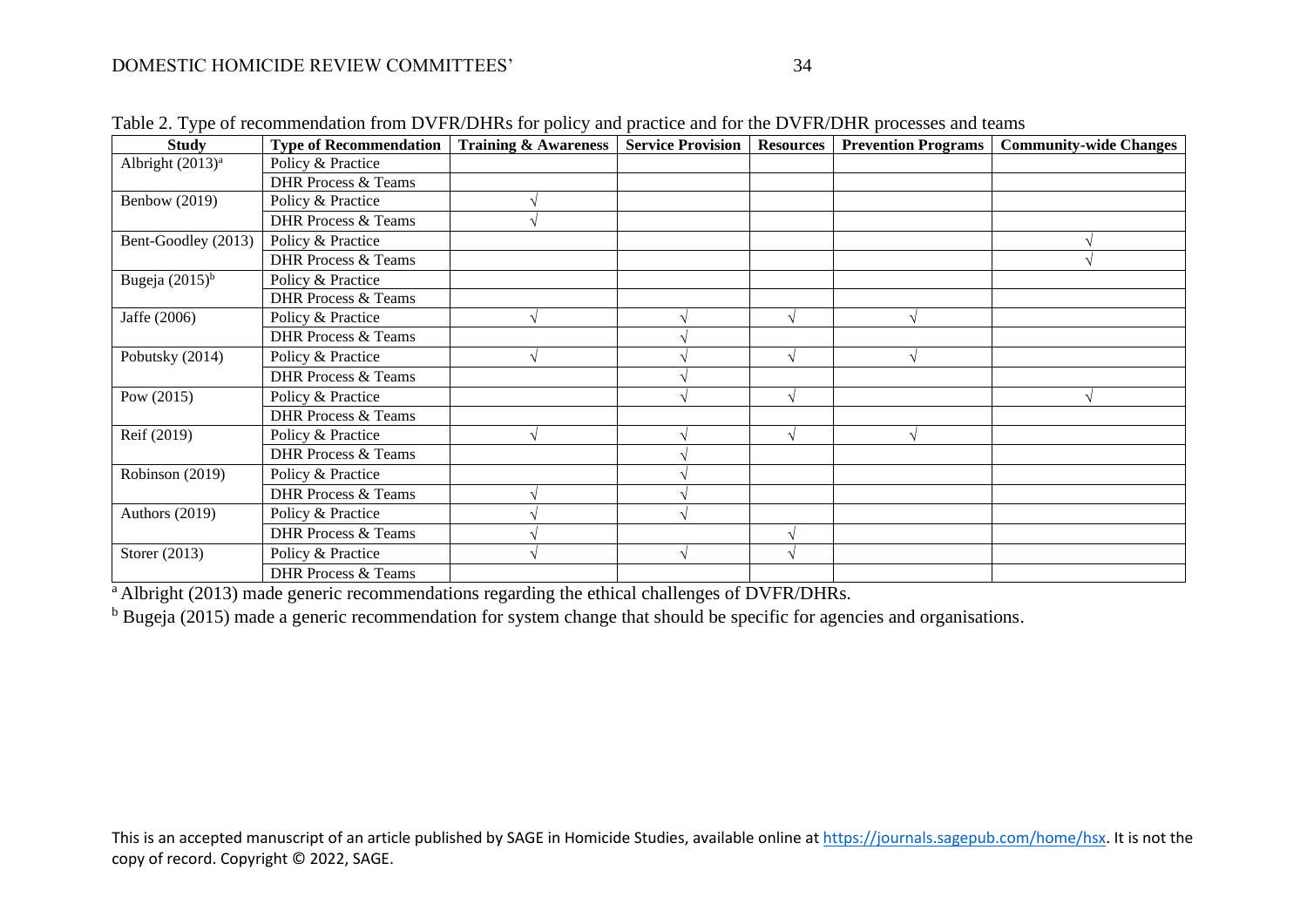Figure 1. Flow diagram of selecting records for this study.



This is an accepted manuscript of an article published by SAGE in Homicide Studies, available online a[t https://journals.sagepub.com/home/hsx.](https://journals.sagepub.com/home/hsx) It is not the copy of record. Copyright © 2022, SAGE.